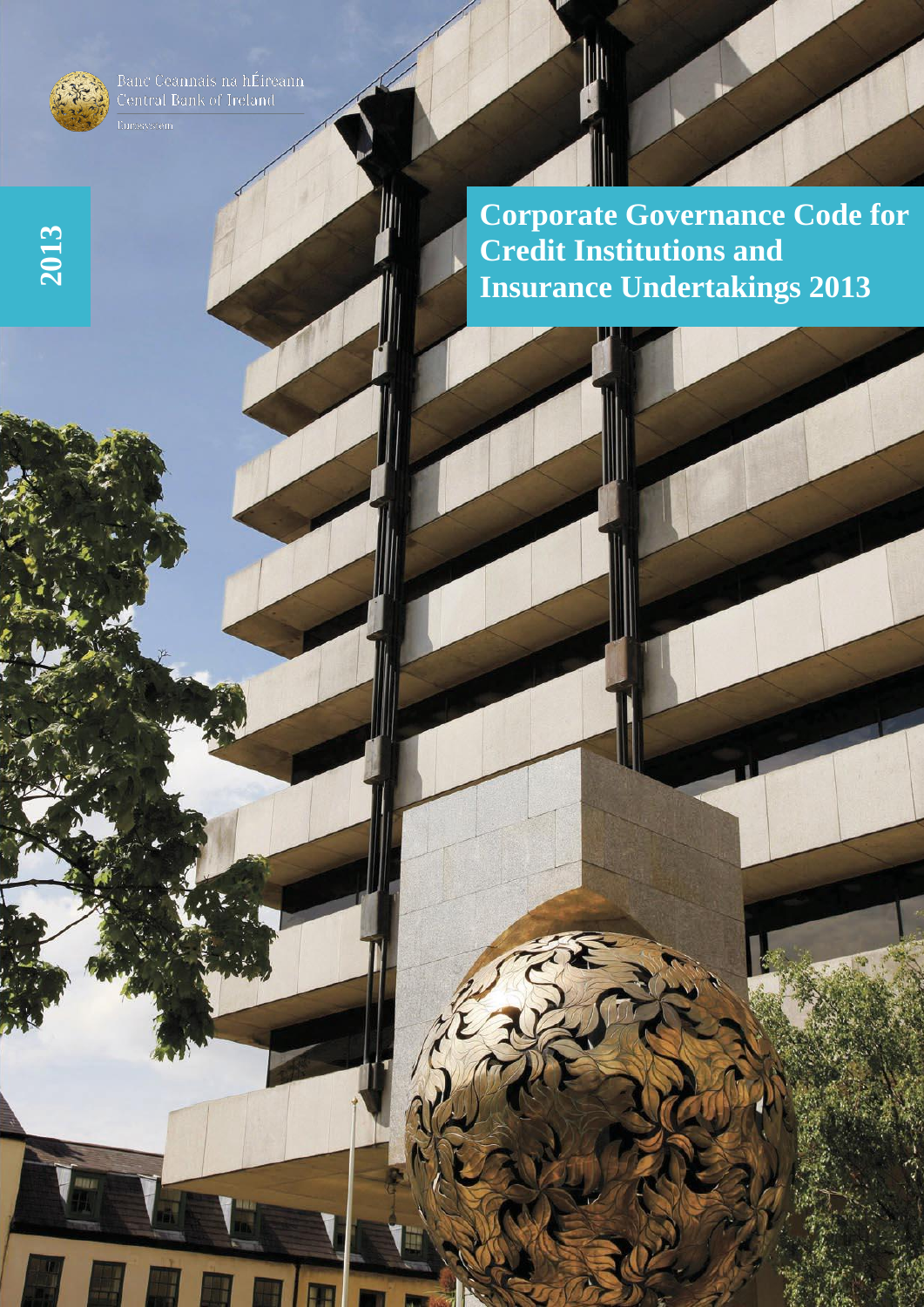| <b>Section No.</b> | <b>Contents</b>                                                    | Page No.       |
|--------------------|--------------------------------------------------------------------|----------------|
| $\mathbf{1}$       | Scope                                                              | $\overline{4}$ |
| $\overline{2}$     | Definitions                                                        | 5              |
| 3                  | Legal Basis                                                        | $\overline{7}$ |
| 4                  | Reporting to the Central Bank                                      | 9              |
| 5                  | <b>Transitional Arrangements</b>                                   | 10             |
| 6                  | <b>General Requirements</b>                                        | 11             |
| 7                  | Composition of the Board                                           | 13             |
| 8                  | Chairman                                                           | 16             |
| 9                  | <b>Chief Executive Officer</b>                                     | 18             |
| 10                 | <b>Independent Non-Executive Directors</b>                         | 20             |
| 11                 | <b>Non-Executive Directors and Executive Directors</b>             | 21             |
| 12                 | <b>Chief Risk Officer</b>                                          | 22             |
| 13                 | Role of the Board                                                  | 24             |
| 14                 | Appointments                                                       | 26             |
| 15                 | <b>Risk Appetite</b>                                               | 28             |
| 16                 | Meetings                                                           | 30             |
| 17                 | <b>Reserved Powers</b>                                             | 31             |
| 18                 | <b>Consolidated Supervision</b>                                    | 32             |
| 19                 | Committees of the Board                                            | 33             |
| 20                 | <b>General Requirements of Committees</b>                          | 35             |
| 21                 | Terms of Reference of Committees of the Board                      | 36             |
| 22                 | <b>Audit Committee</b>                                             | 37             |
| 23                 | <b>Risk Committee</b>                                              | 39             |
| 24                 | <b>Remuneration Committee</b>                                      | 41             |
| 25                 | <b>Nomination Committee</b>                                        | 42             |
| 26                 | <b>Compliance Statement</b>                                        | 43             |
| Appendix 1         | Additional obligations on High Impact designated institutions      | 44             |
| Appendix 2         | Additional corporate governance obligations on credit institutions | 47             |
|                    | which are deemed significant for the purposes of the Capital       |                |
|                    | <b>Requirements Directive</b>                                      |                |

#### **Table of Contents**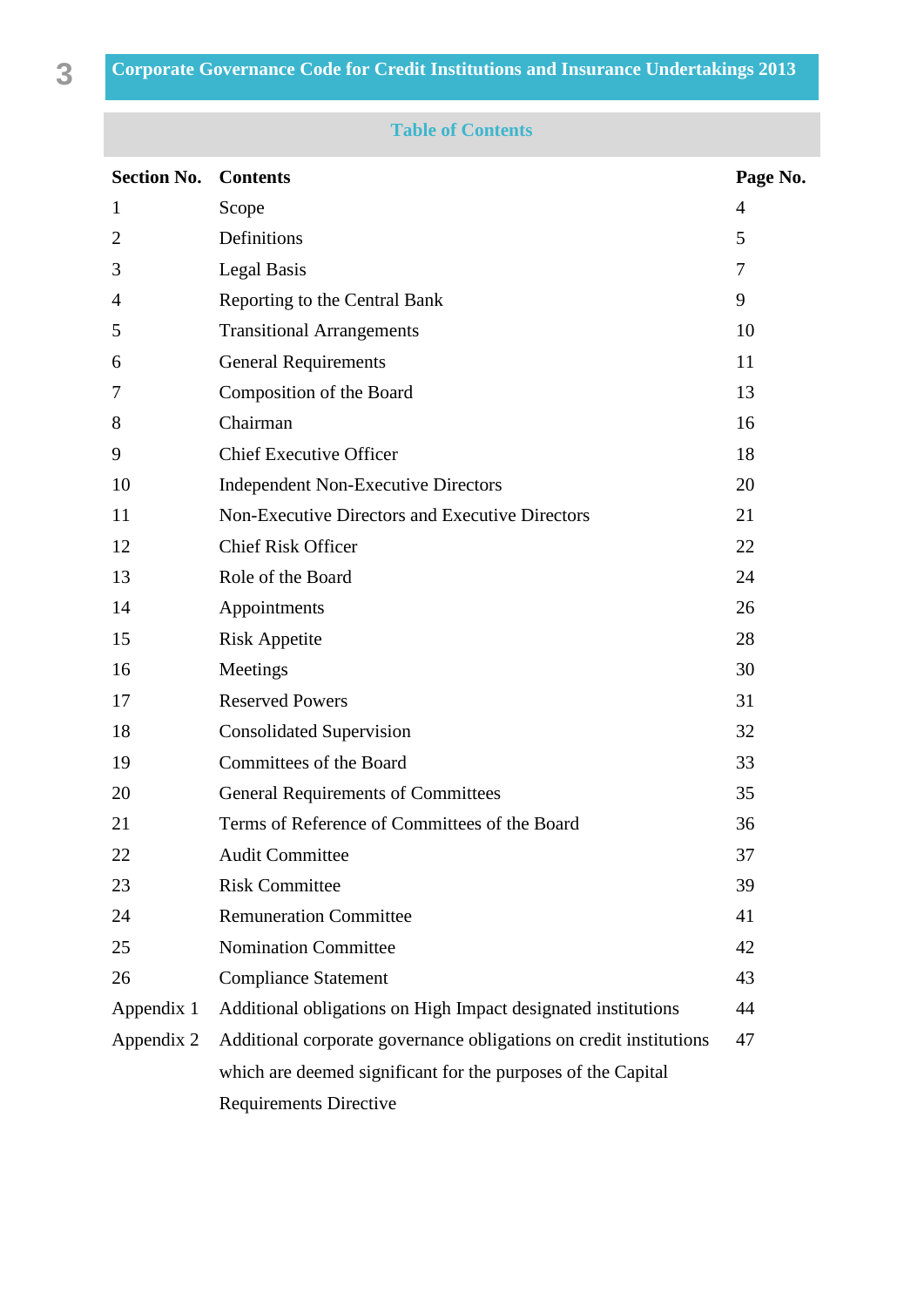### **1. Scope**

- **1.1** The Code imposes the following:
	- Minimum core standards upon all credit institutions and insurance undertakings licensed or authorised by the Central Bank (including reinsurers but excluding captives); and
	- Additional requirements (as set out in **Appendix 1)** upon institutions which are designated as High Impact by the Central Bank so as to ensure that appropriate and robust corporate governance frameworks are in place and implemented to reflect the risk and nature of those institutions. There is no bar on institutions deciding to implement the additional requirements should they wish to do so and indeed institutions are encouraged to do so.
- **1.2** The Code will not apply to foreign incorporated subsidiaries of an Irish institution. Such institutions are encouraged, however, to adopt equivalent good governance practices.
- **1.3** The Central Bank has informed institutions of their Impact designation. Institutions are required to disclose in their annual report that they are subject to the Code and whether they are required to comply with the additional requirements for High Impact designated institutions.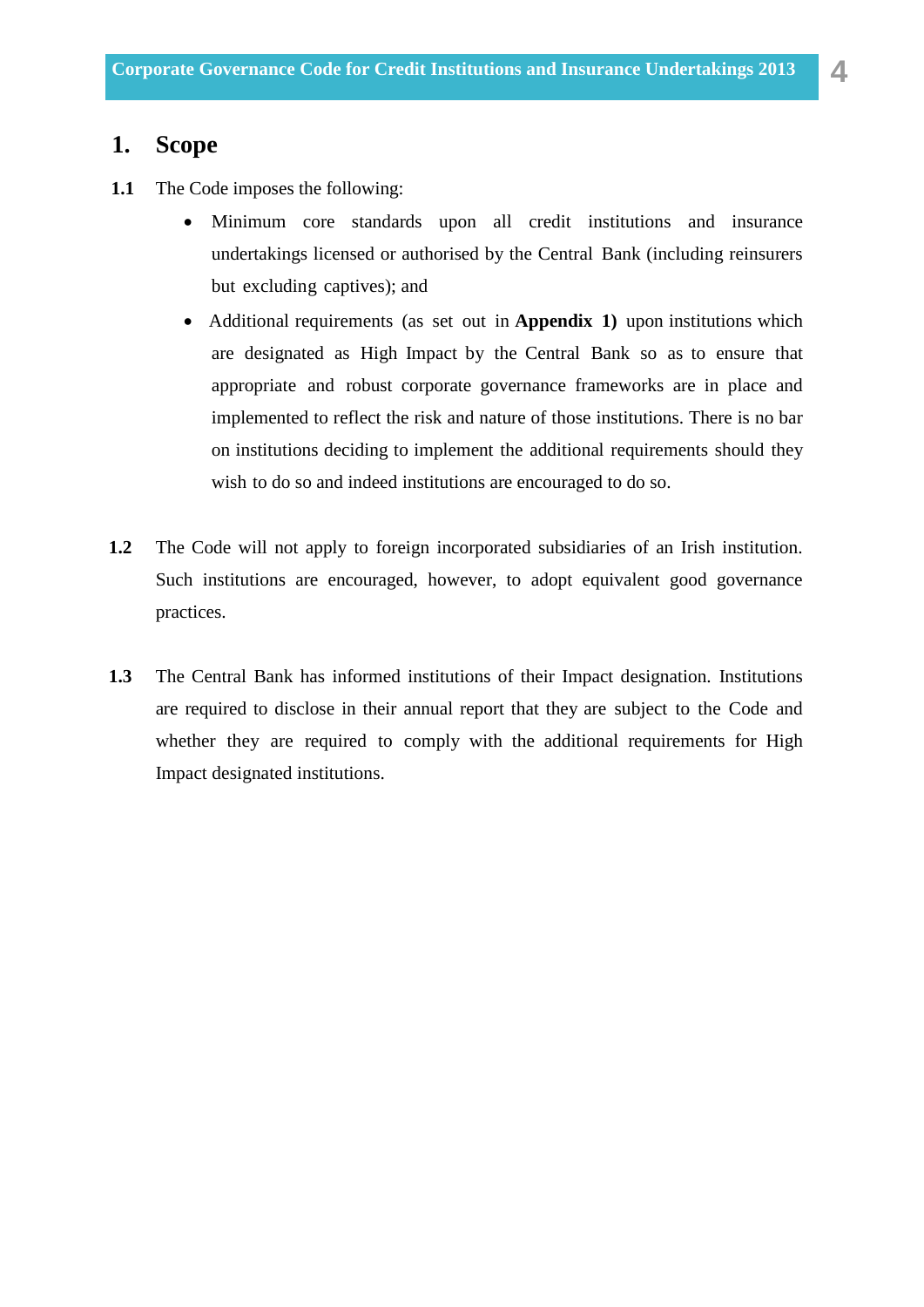## **2. Definitions**

The following is a list of definitions of terms used in the Code:

**Corporate governance:** Procedures, processes and attitudes according to which an organisation is directed and controlled. The corporate governance structure specifies the distribution of rights and responsibilities among the different participants in the organisation – such as the board, managers, shareholders and other stakeholders – and lays down the rules and procedures for decision-making.

**Institution:** A bank licensed under Section 9 of the Central Bank Act 1971 or a building society authorised under the Building Societies Act 1989 including a credit institution registered as a designated credit institution under the Asset Covered Securities Act 2001 and an insurance undertaking holding an authorisation within the meaning of paragraph (a) of the definition of 'authorisation' in Article 2(1) of the European Communities (Non- Life Insurance) Framework Regulations 1994 or Article 2(1) of the European Communities (Life Assurance) Framework Regulations 1994 and as reinsurance undertaking as defined in Article 3 of the European Communities (Reinsurance) Regulations, 2006. This Code does not apply to Captive Insurance undertakings, Captive Reinsurance Undertakings and Special Purpose Reinsurance Vehicles (SPRVs).

**High Impact, Medium-High Impact, Medium-Low Impact and Low Impact institution:** An institution which is designated as a High Impact, Medium-High Impact, Medium-Low Impact and Low Impact institution respectively under the Central Bank's Probability Risk Impact SysteM  $('PRISM')^1$ .

**Non-executive director:** A director without executive management responsibilities for the institution or, in the case of an institution which is part of a group, who may have executive management responsibilities assigned to him or her within the group.

 $\overline{a}$ 

<sup>&</sup>lt;sup>1</sup> For further information on PRISM, please refer to the Central Bank publication entitled 'PRISM Explained' which can be found on the Central Bank's website.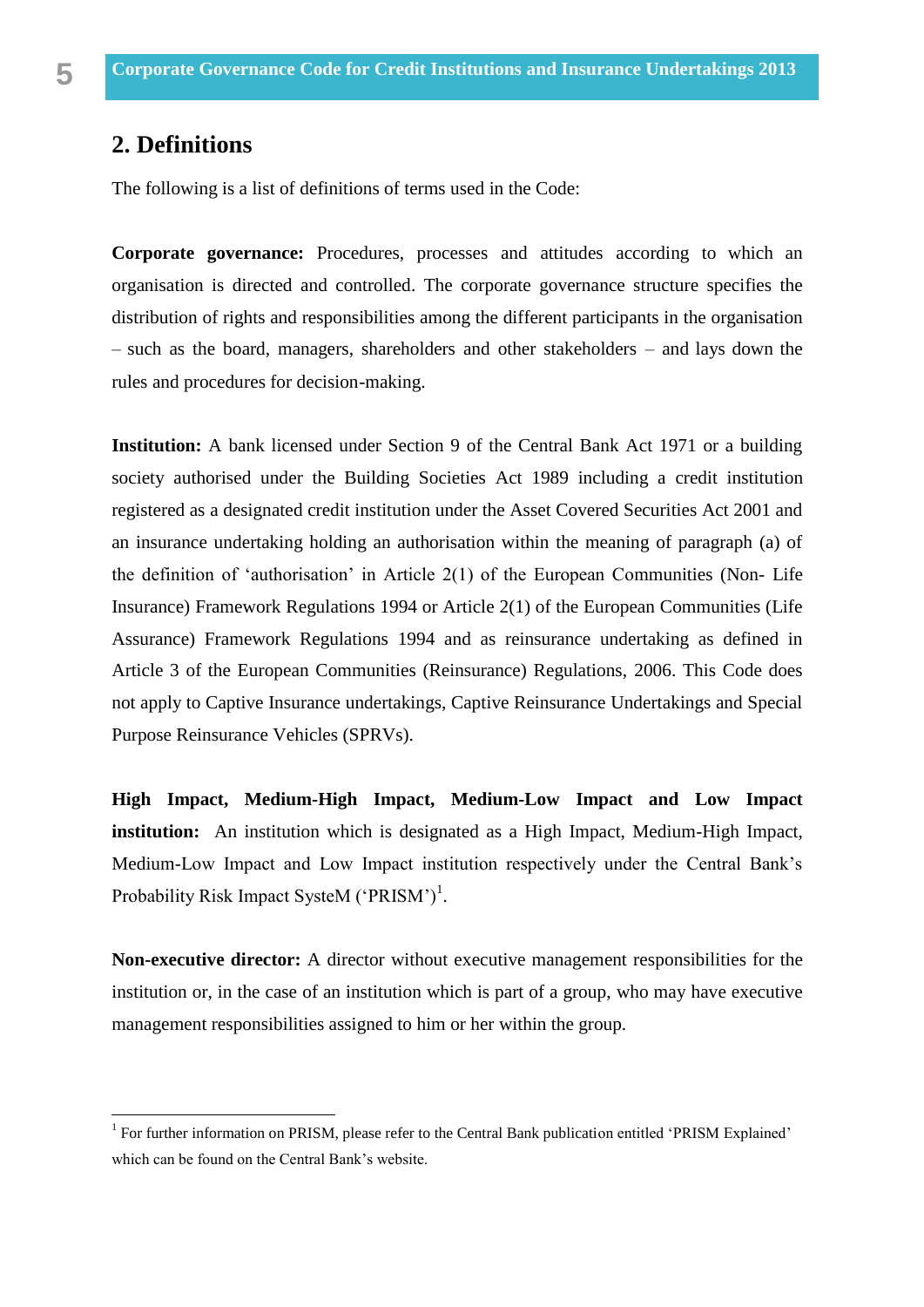**Independent non-executive director:** A non-executive director who satisfies the criteria for director independence**.** 

**Group director:** A group director may be an executive, an executive director, a nonexecutive director or an independent non-executive director of an entity within the group.

**Director independence:** Independence is defined as the ability to exercise sound judgement and decision making independent of the views of management, political interests or inappropriate outside interests.

The following criteria shall be considered and given reasonable weight when determining if a director is independent:

- **i.** Any financial or other obligation the individual may have to the institution or its directors;
- **ii.** Whether the individual is or has been employed by the institution or a group entity in the past and the post(s) so held;
- **iii.** Whether the individual is or has been a provider of professional services to the institution in the recent past;
- **iv.** Whether the individual represents a significant shareholder;
- **v.** Circumstances where the individual has acted as an independent nonexecutive director of the institution for extended periods;
- **vi.** Any additional remuneration received in addition to the director's fee, related directorships or shareholdings in the institution; and
- **vii.** Any close business or personal relationship with any of the institution's directors or senior employees.

**Control Functions:** These shall include the internal audit, risk management, compliance, and actuarial functions.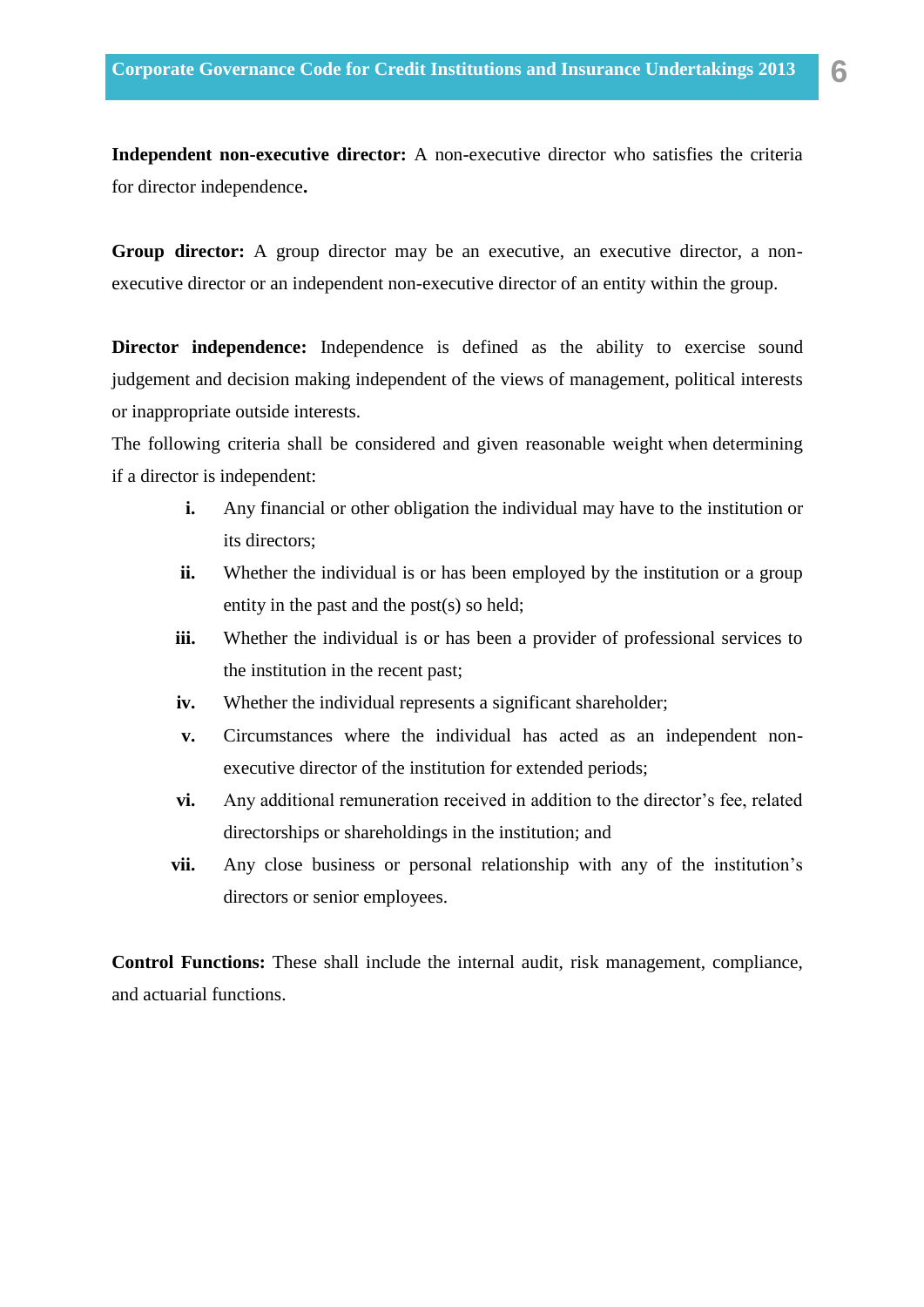#### **3. Legal Basis**

- **3.1** The Code is introduced as conditions to which institutions are subject pursuant to Section 10 of the Central Bank Act 1971, Section 16 of the Asset Covered Securities Act 2001, Section 17 of the Building Societies Act 1989, and Section 24 of the Insurance Act 1989 and Regulation 12 of the European Communities (Reinsurance) Regulations 2006 (S.I No. 380 of  $2006$ )<sup>2</sup>.
- **3.2** In addition, the Central Bank is of the opinion that the Code is necessary to institutions' compliance with the following:
	- Regulation 16 of the European Communities (Licensing and Supervision of Credit Institutions) Regulations 1992 (S.I. No. 395 of 1992);
	- Article 10(3) of the European Communities (Non-Life Insurance) Framework Regulations 1994 (S.I. No. 359 of 1994);
	- Article 10(3) of the European Communities (Life Assurance) Framework Regulations 1994 (S.I. No. 360 of 1994); and
	- Regulation 20 of the European Communities (Reinsurance) Regulations 2006 (S.I. No. 380 of 2006).
- **3.3** To the extent that an institution is obliged under the Code to submit returns, statements and information to the Central Bank, such information and returns shall also be required under Section 18 of the Central Bank Act 1971, Section 41A of the Building Societies Act 1989 and Section 16 of the Insurance Act 1989, as applicable.
- **3.4** The obligation to submit an annual compliance statement to the Central Bank pursuant to Section 26 of the Code shall be imposed by notice under Section 25 of

 $\overline{a}$ 

 $2^2$  Section 1 of the Code confirms that the scope of the Code is that it applies to all credit institutions and insurance undertakings licensed or authorised by the Central Bank (including reinsurers but excluding captives). Section 3 of the Code drills down into the specific legislative references upon which we rely as the legal basis for imposing the Code by way of condition. Section 3.1 of the Code published on 8 November 2010 has been amended to include a specific reference to Regulation 12 of the European Communities (Reinsurance) Regulations 2006 (S.I No. 380 of 2006) as of 23 February 2011.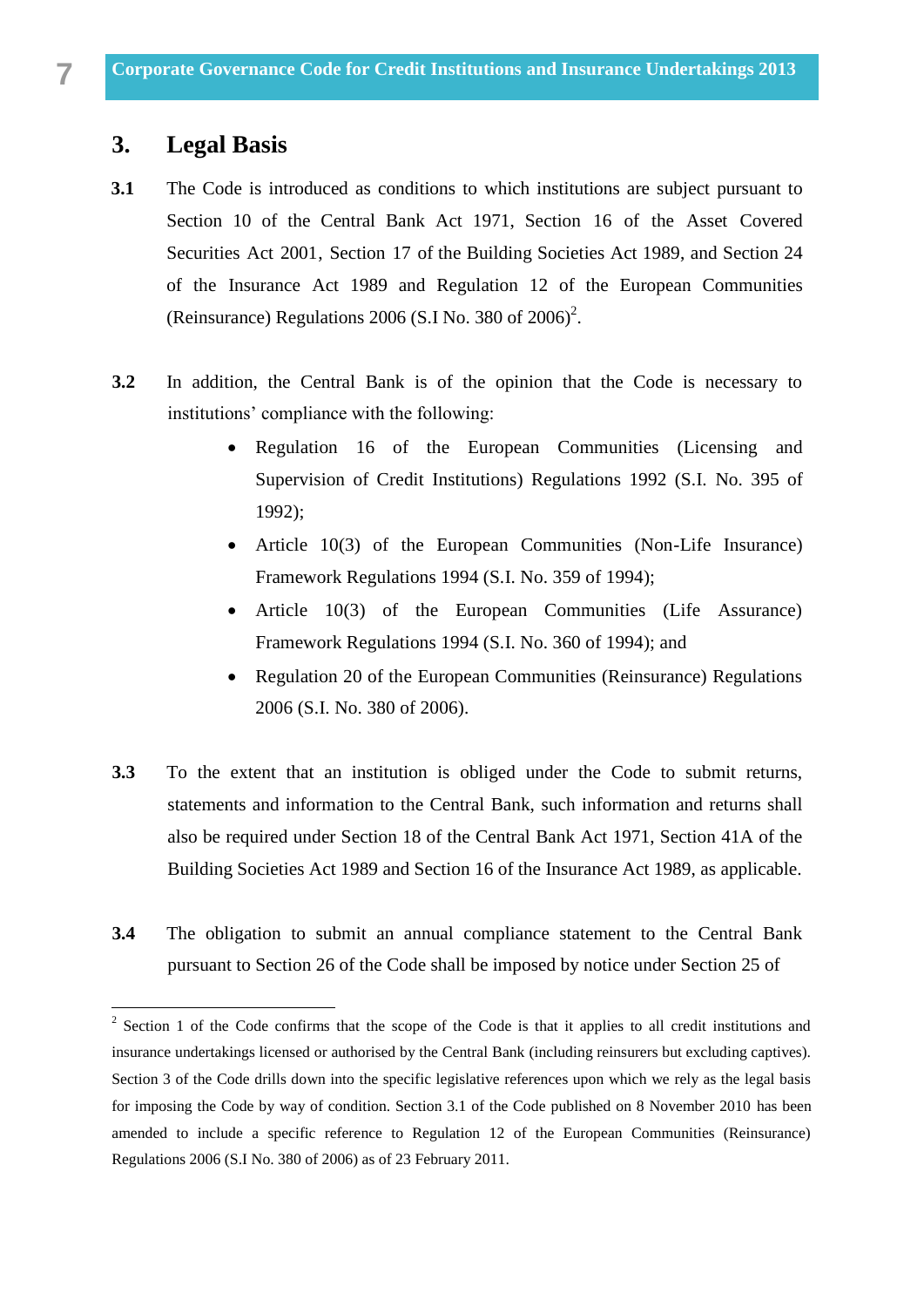the Central Bank Act 1997.

- **3.5** The Code may be amended or supplemented by the Central Bank from time to time.
- **3.6** This Code is imposed in addition to, and shall not affect, any other corporate governance obligations and standards to which an institution is subject otherwise than under these requirements and other conditions and/or requirements set out in the licence or authorisation of institutions.
- **3.7** A contravention of the Code may be liable to the Central Bank using any of its regulatory powers, including, but not limited to, any or all of the following:
	- The imposition of an administrative sanction under Part IIIC of the Central Bank Act 1942;
	- The prosecution of an offence:
	- The refusal to appoint a proposed director to any pre- approval controlled function where prescribed by the Central Bank pursuant to Part 3 of the Central Bank Reform Act 2010; and/or
	- The suspension, removal or prohibition of an individual from carrying out a controlled function where prescribed by the Central Bank pursuant to Part 3 of the Central Bank Reform Act 2010.
- **3.8** Where a provision of the previous Code is amended or deleted by this Code, any legal proceedings, investigation, disciplinary or enforcement action in respect of a right acquired or obligation or liability incurred in respect of a contravention of or act of misconduct under the provision in force at the time may be instituted, continued or enforced and any sanction or penalty in respect of such contravention or act of misconduct may be imposed by the Central Bank as if the provision of the previous Code had not been amended or deleted by this Code.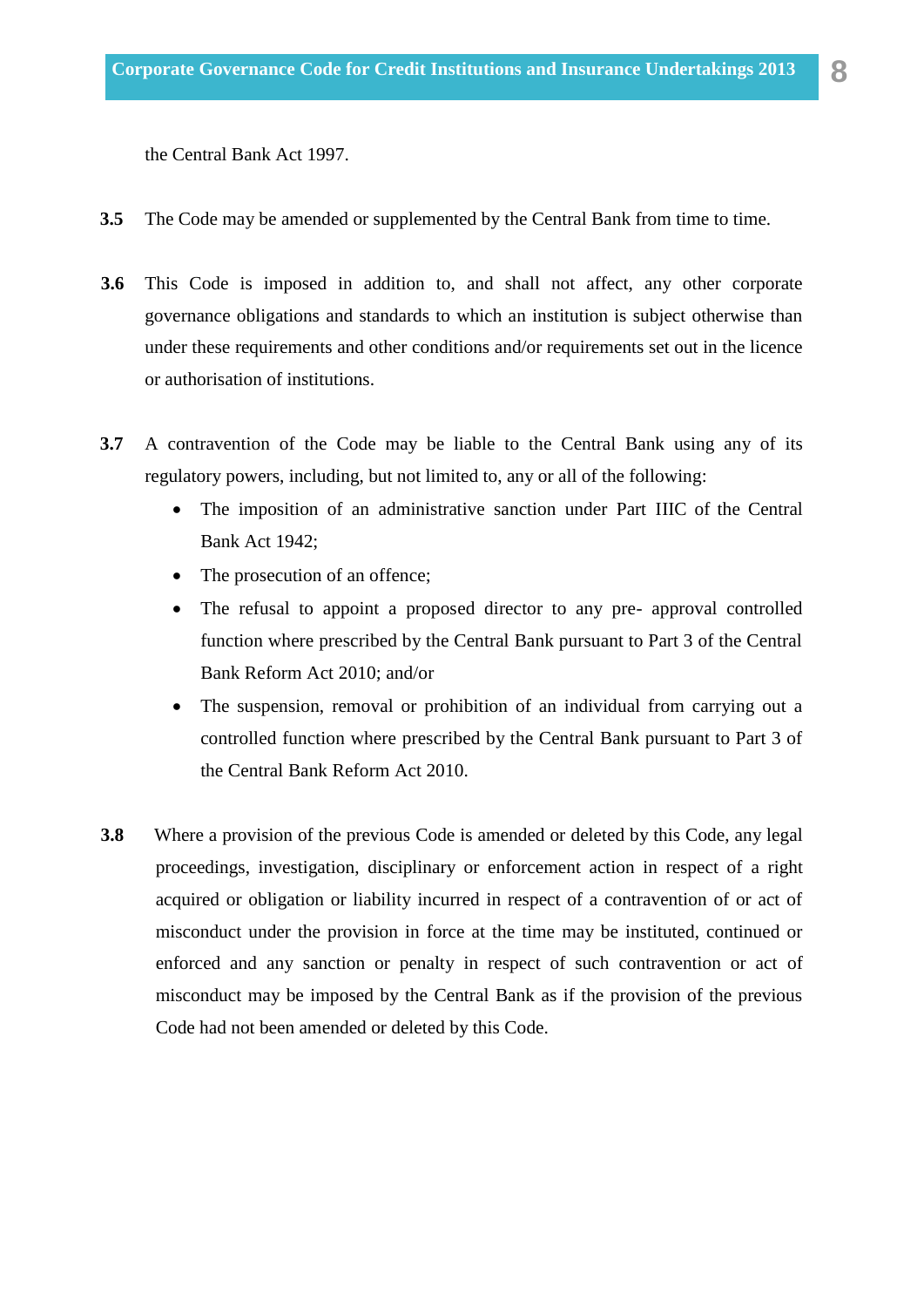# **4. Reporting to the Central Bank**

- **4.1** The Central Bank will monitor adherence to the Code through its on-going supervision of institutions.
- **4.2** Any institution which becomes aware of a material deviation from this Code shall within five business days report the deviation to the Central Bank, advising of the background and the proposed remedial action.
- **4.3** The Central Bank also requires each institution to submit an annual compliance statement as set out at Section 26, in accordance with any guidelines issued by the Central Bank, specifying whether the institution has complied with the Code.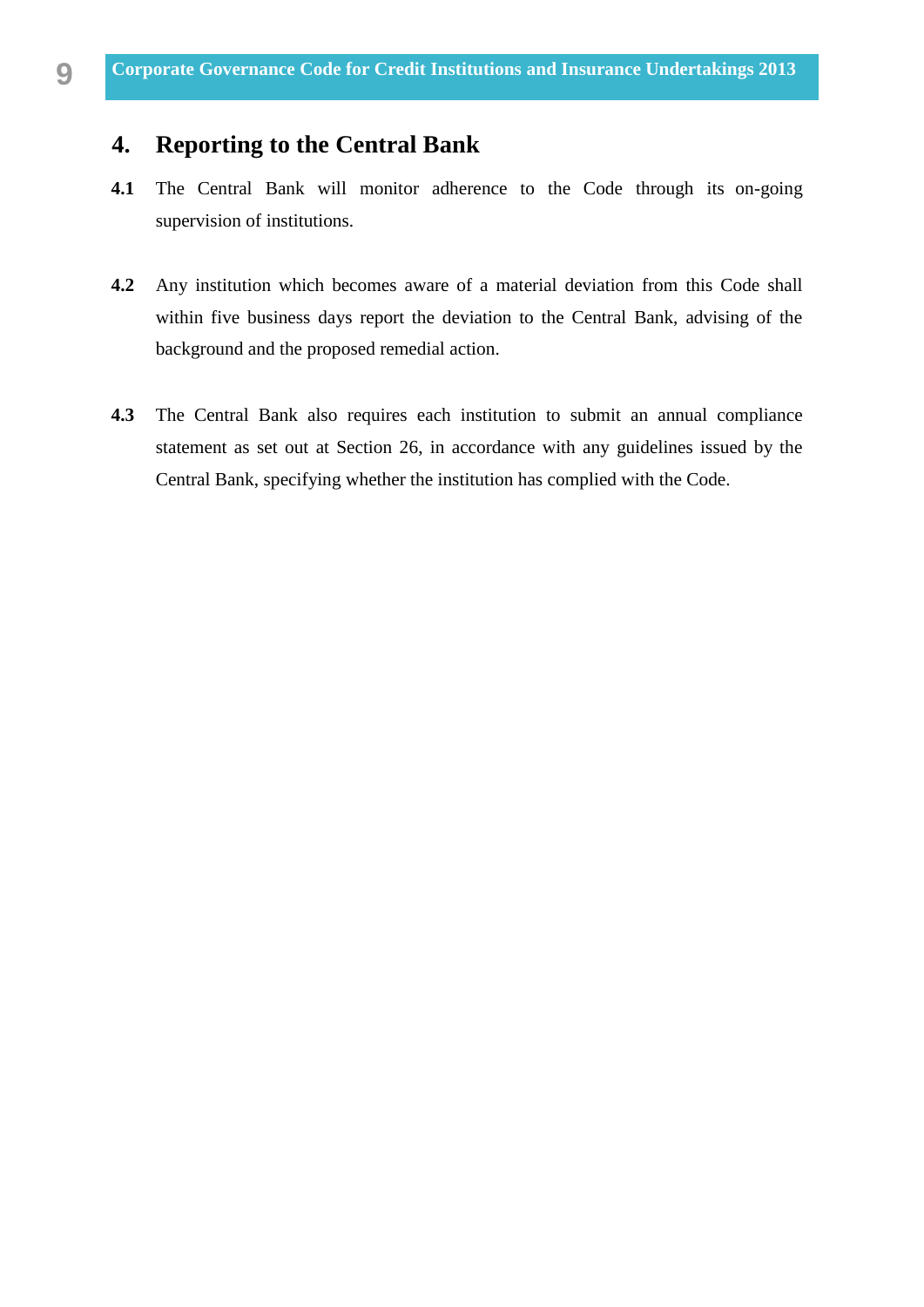# **5. Transitional Arrangements**

**5.1** The 2013 Code applies to institutions with effect from 1 January 2015. Institutions will continue to be subject to the existing Code requirements until 1 January 2015.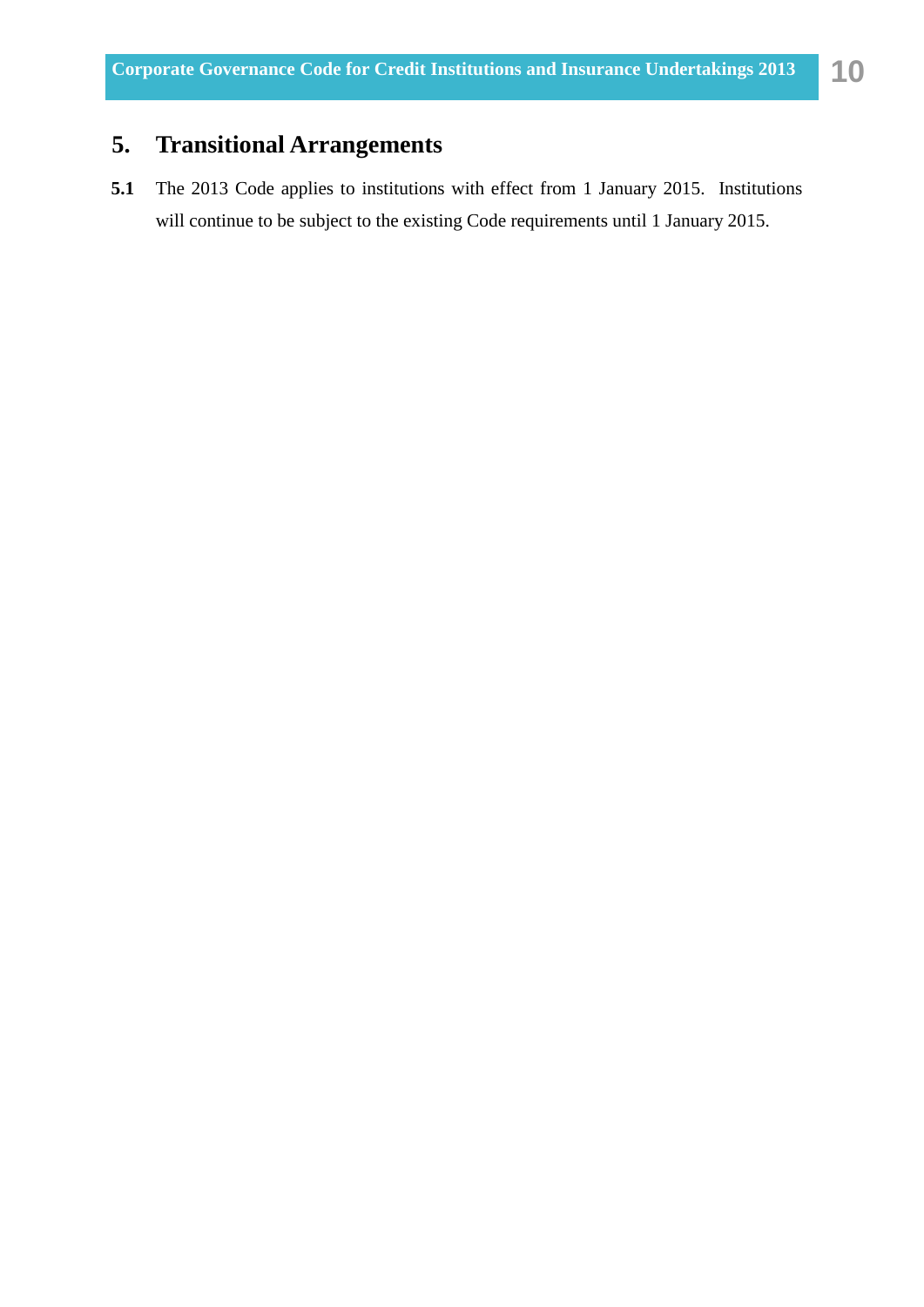## **6. General Requirements**

- **6.1** The Code contains the minimum requirements that an institution shall meet in the interests of promoting strong and effective governance.
- **6.2** The board retains primary responsibility for corporate governance within the institution at all times. Nevertheless, senior management plays an important part in ensuring effective governance and is therefore responsible for operating effective oversight consistent with board policy.
- **6.3** All institutions shall have robust governance arrangements which include a clear organisational structure with well defined, transparent and consistent lines of responsibility, effective processes to identify, manage, monitor and report the risks to which it is or might be exposed, adequate internal control mechanisms, including sound administrative and accounting procedures, IT systems and controls, remuneration policies and practices that are consistent with and promote sound and effective risk management both on a solo basis and at group level. The system of governance shall promote and communicate an appropriate risk and compliance culture at all levels of the institution and shall be subject to regular internal review.
- **6.4** The governance structure put in place by each institution shall be sufficiently sophisticated to ensure that there is effective oversight of the activities of the institution taking into consideration the nature, scale and complexity of the business being conducted.
- **6.5** No one individual may have unfettered powers of decision.
- **6.6** The corporate governance structure and policies shall be articulated clearly and communicated to all appropriate staff within the institution.
- **6.7** Without prejudice to any other legal obligations, any director who has any material concern about the overall corporate governance of an institution shall report the concern without delay to the board in the first instance and if the concern is not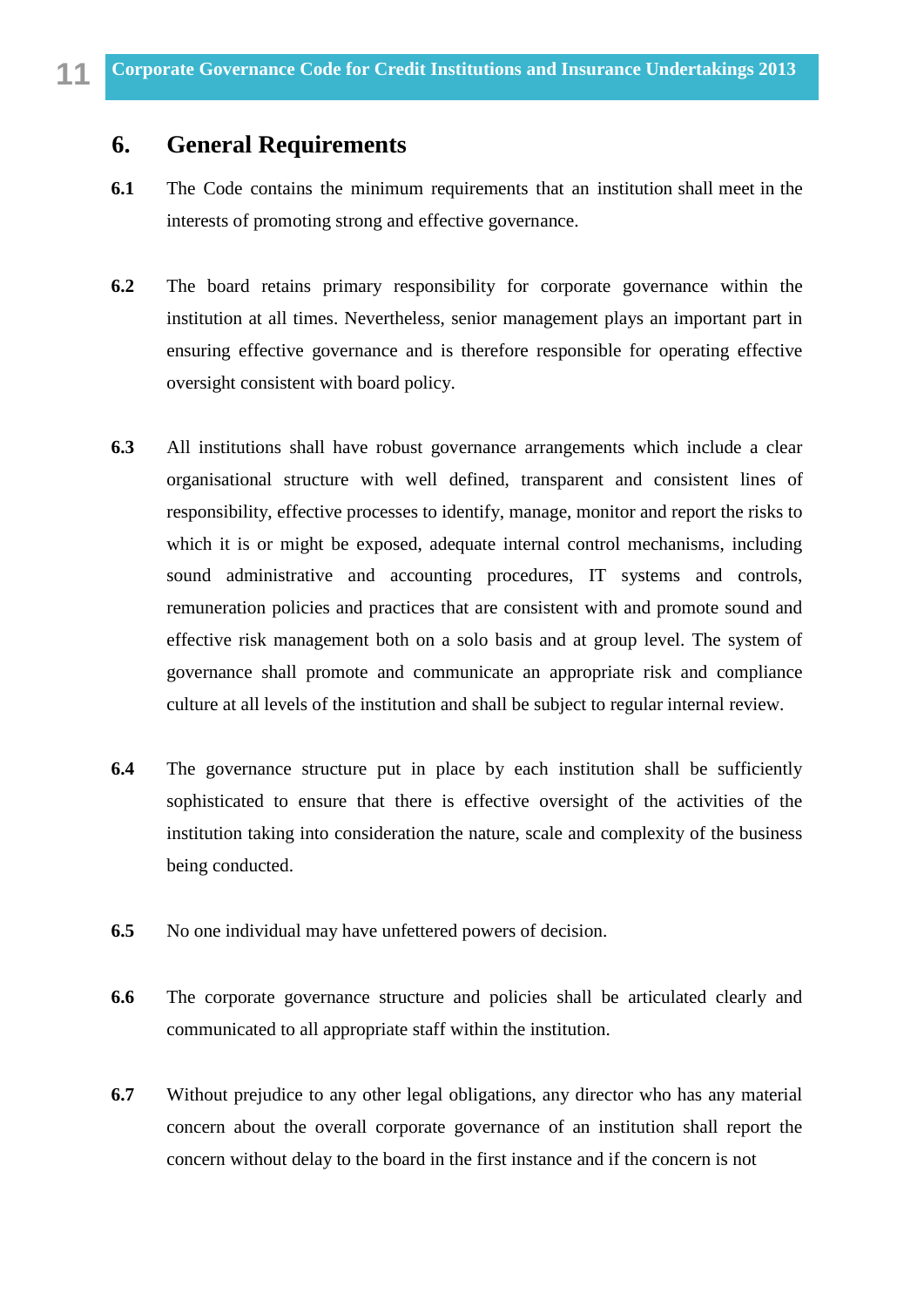satisfactorily addressed by the board within five business days, the director shall promptly report the concern directly to the Central Bank advising of the background to the concern and any proposed remedial action. This is without prejudice to the director's ability to report directly to the Central Bank.

**6.8** An institution shall comply with the Code on an individual basis. Accordingly, while an institution may adopt policies or procedures developed at group level, the institution shall satisfy itself that such policies or procedures meet all of the requirements of the Code.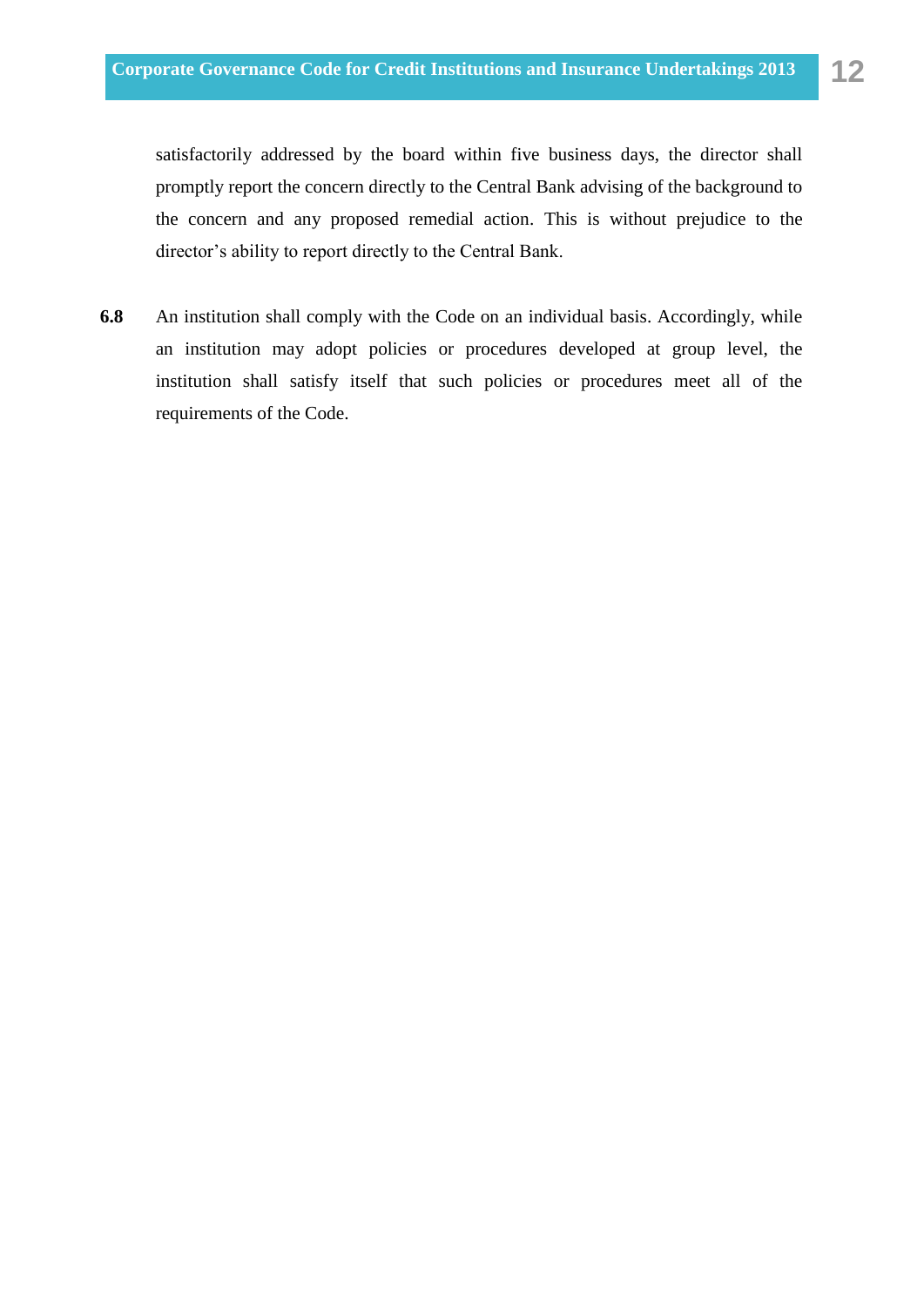## **7. Composition of the Board**

- **7.1** The board of an institution shall be of sufficient size and expertise to oversee adequately the operations of the institution and shall have a minimum of five directors.
- **7.2** The majority of the board shall be independent non-executive directors (this may include the Chairman). However in the case of institutions that are subsidiaries of groups the majority of the board may also be composed of group directors or a combination of group directors and independent non-executive directors, provided that in all cases the subsidiary institution shall have at least two independent nonexecutive directors or such greater number as is required by the Central Bank. Group directors shall act critically and independently so as to exercise objective and independent judgement.
- **7.3** The board shall satisfy itself as to a director's independence prior to his or her appointment and shall document how it has satisfied itself in this regard.
- **7.4** Board members shall attend each board meeting unless they are unable to attend due to circumstances beyond their control (for example, due to illness) and their attendance and eligibility to vote at each meeting shall be evidenced in the minutes of each meeting.
- **7.5** Directors should attend each board meeting in person wherever possible. However, due to the location of some directors, physical presence may not always be possible, in which case videoconferencing or teleconferencing is permissible.
- **7.6** An institution shall ensure a majority of its directors are reasonably available to the Central Bank at short notice, if so required.
- **7.7** Each member of the board shall have sufficient time to devote to the role of director and associated responsibilities. The board shall indicate a time commitment expected from directors in letters of appointment.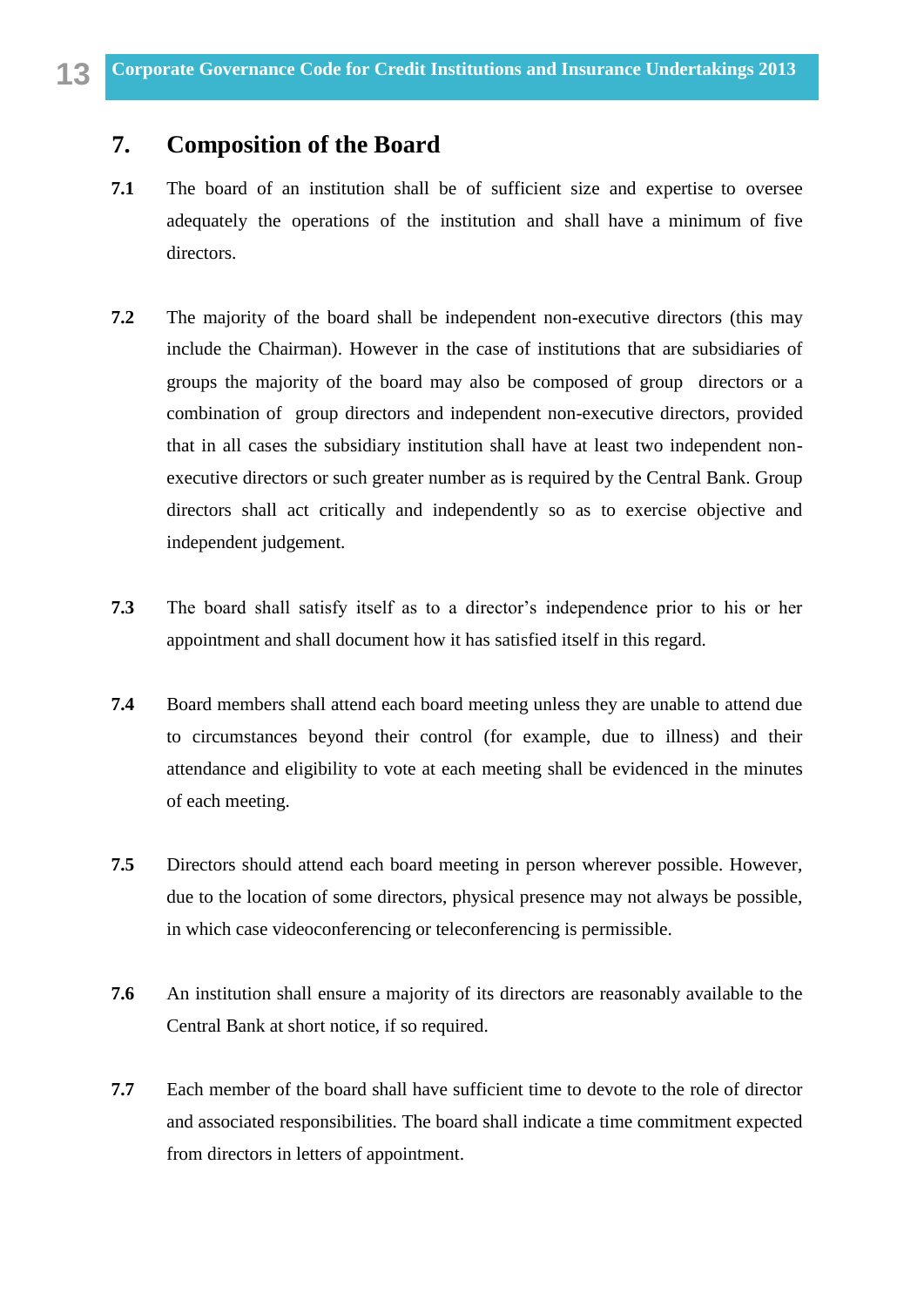**7.8** The number of directorships held by directors of institutions shall be limited. The Central Bank requires that the number of directorships of institutions held by a director shall not exceed five and this shall include directorships of credit institutions and insurance undertakings and reinsurance undertakings authorised outside of the State. This restriction does not apply to other directorships held within the same group. The Central Bank considers that an individual holding more than five directorships of institutions creates a rebuttable presumption that the director has insufficient time available to fulfil his or her role and functions as a director of an institution.

However, the nature of the directorships and the time commitments required are also factors, hence five or fewer directorships of institutions may also indicate a possible constraint on the ability of a director to comply. Where it is proposed that a director of an institution holds more than five directorships of institutions, the institution shall satisfy itself as to whether this is appropriate and seek the prior approval of the Central Bank. The institution shall also provide the Central Bank with a detailed rationale, together with supporting documentation, as to why it considers the number of directorships does not constitute an inordinate constraint on their time. Factors covered in such a submission shall include the degree to which the directorships held are with respect to companies actively trading, the degree of complexity of the operation of such companies and whether such companies are part of a group.

**7.9** Where directorships are held outside of institutions (i.e. "non-financial directorships") the Central Bank considers that an individual holding more than eight such directorships creates a rebuttable presumption that the director has insufficient time available to fulfil his or her role and functions as a director of an institution. This restriction does not apply to other directorships held within the group. However, the nature of the directorships and the time commitments required are also

factors, hence eight or fewer non-financial directorships may also indicate a possible constraint on the ability of a director to comply. Where it is proposed that a director of an institution holds more than eight non-financial directorships, the institution shall satisfy itself as to whether this is appropriate and seek the prior approval of the Central Bank. The institution shall also provide the Central Bank with a detailed rationale together with supporting documentation as to why it considers the number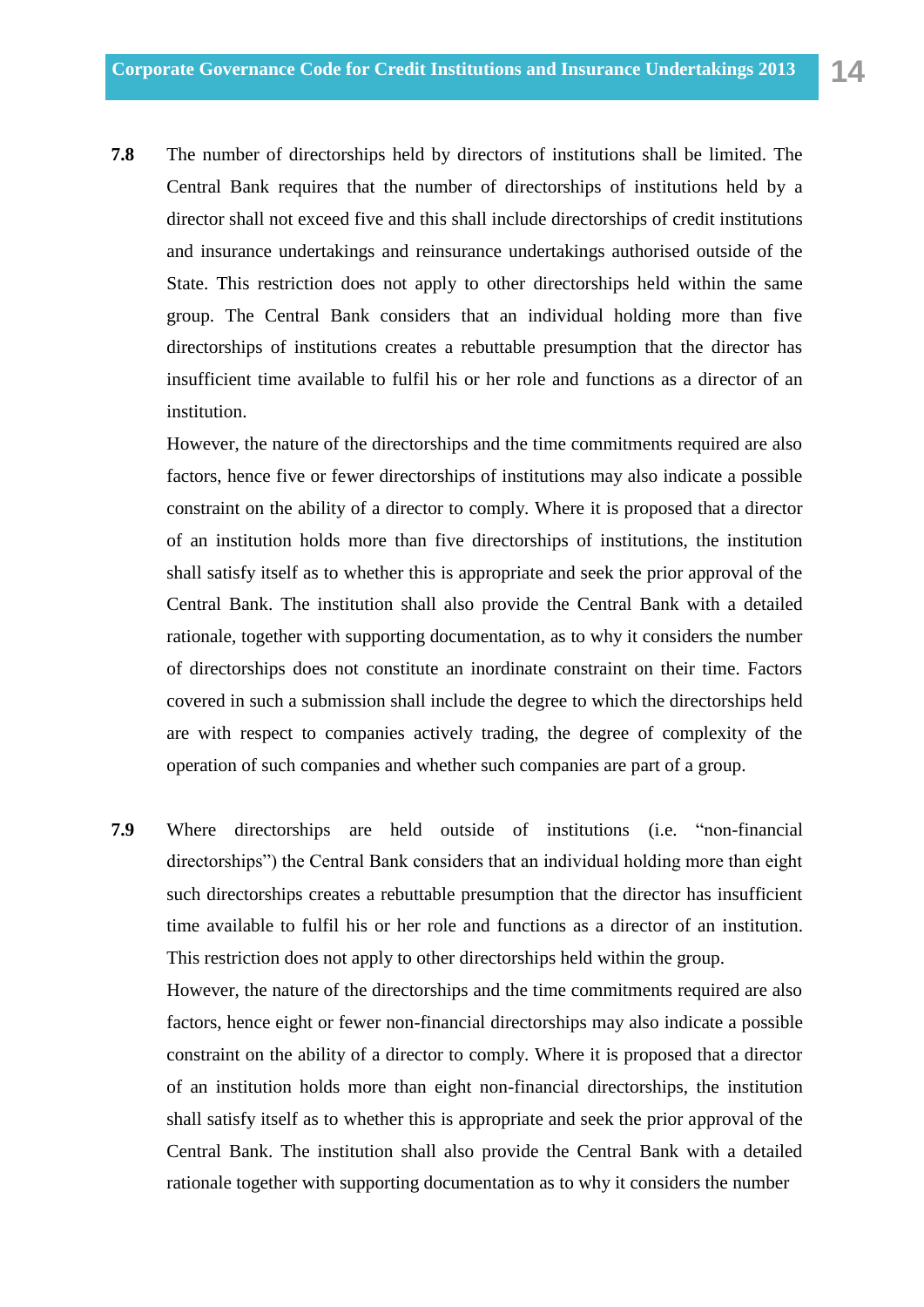of directorships does not constitute an inordinate constraint on their time. Factors covered in such a submission shall include the degree to which the directorships held are with respect to companies actively trading, the degree of complexity of the operation of such companies and whether such companies are part of a group.

- **7.10** In calculating the number of directorships held, the Central Bank shall exclude directorships held in the public interest on a voluntary and pro bono basis provided that such directorships shall not interfere with the director's ability to fulfil properly his or her role and functions as a director of an institution. At the time of appointment, any such directorships shall be notified to the Central Bank.
- **7.11** In considering and/or proposing director appointments, the board shall assess and document its consideration of possible conflicts of interest among its members, including, but not limited to personal relationships, business relationships and common directorships among its members or proposed members.
- **7.12** Appointments shall not proceed where possible conflicts of interest may emerge which are significant to the overall work of the board.
- **7.13** Directors shall not participate in any decision making/discussion where a reasonably perceived potential conflict of interest exists.
- **7.14** Institutions shall review board membership at least once every three years. The frequency with which board membership is renewed shall be documented. The renewal frequency shall consider the balance of experience and independence sought.
- **7.15** Institutions shall formally review the membership of the board of any person who is an independent non-executive member for nine years or more and it shall document its rationale for any continuance and so advise the Central Bank in writing. Reviews shall be carried out annually where independent non-executive directors have been members of the board for more than nine years.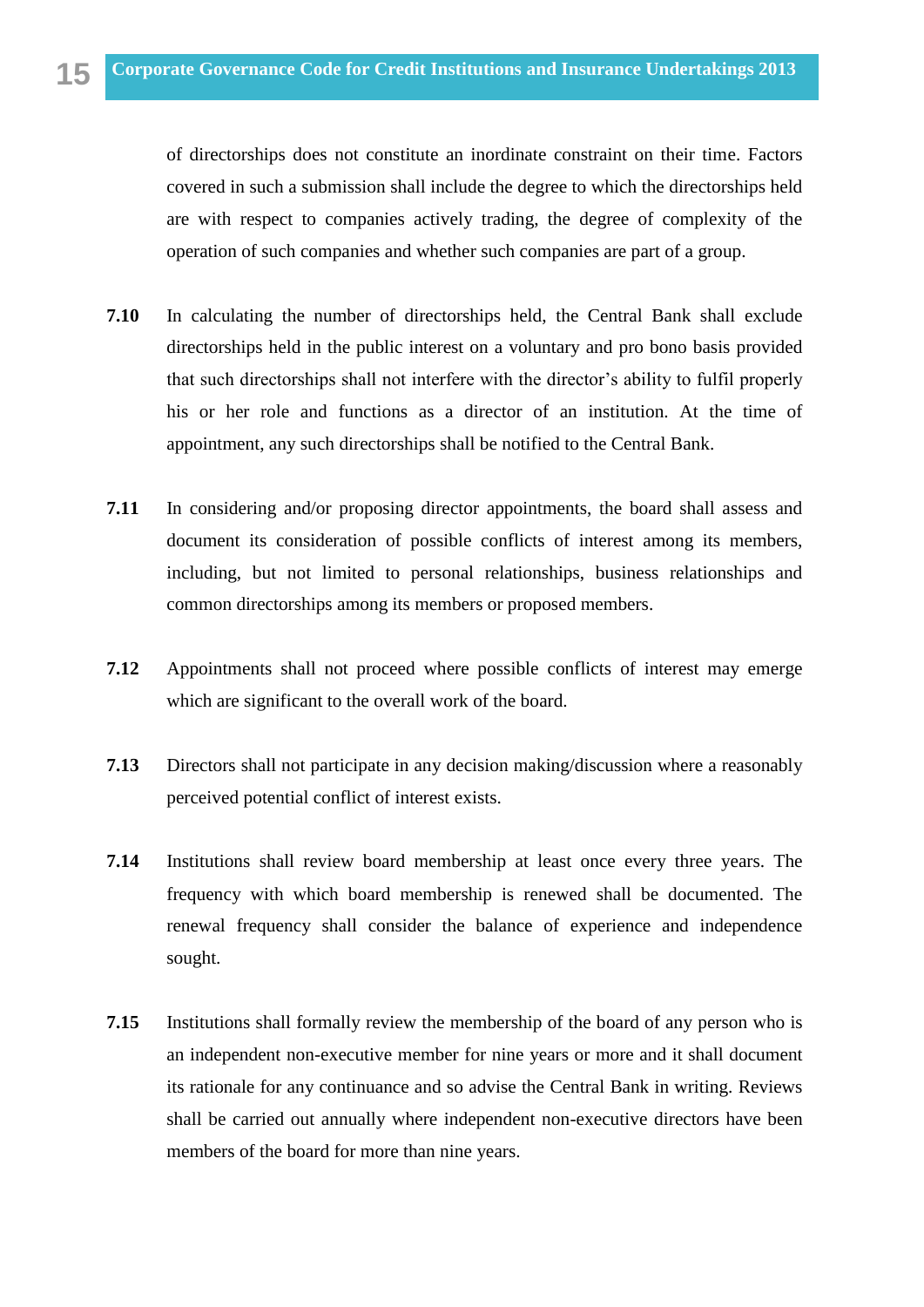## **8. Chairman**

- **8.1** There shall be a Chairman appointed to the board of every institution.
- **8.2** The Chairman shall lead the board, encourage critical discussions and challenge mindsets. In addition, the Chairman shall promote effective communication between executive and non-executive directors.
- **8.3** The Chairman shall have relevant financial services expertise, qualifications and background or be required to undertake relevant and timely comprehensive training. The relevant financial services background or training shall ensure that the Chairman has the necessary knowledge, skills and experience and/or training required to comprehend each of the following:
	- The nature of the institution's business, activities and related risks;
	- His or her individual direct and indirect responsibilities and the board's responsibilities; and
	- The institution's financial statements.
- **8.4** The Chairman shall have the necessary personal qualities, professionalism and integrity to carry out his or her obligations.
- **8.5** The Chairman shall attend and chair board meetings.
- **8.6** The roles of Chairman and Chief Executive Officer shall be separate.
- **8.7** The Chairman shall be an independent non-executive director except in the case of a subsidiary where the Chairman may be a group director. If a deputy Chairman is required, the role shall be taken by an independent non-executive director or in the case of a subsidiary, may be taken by a group director.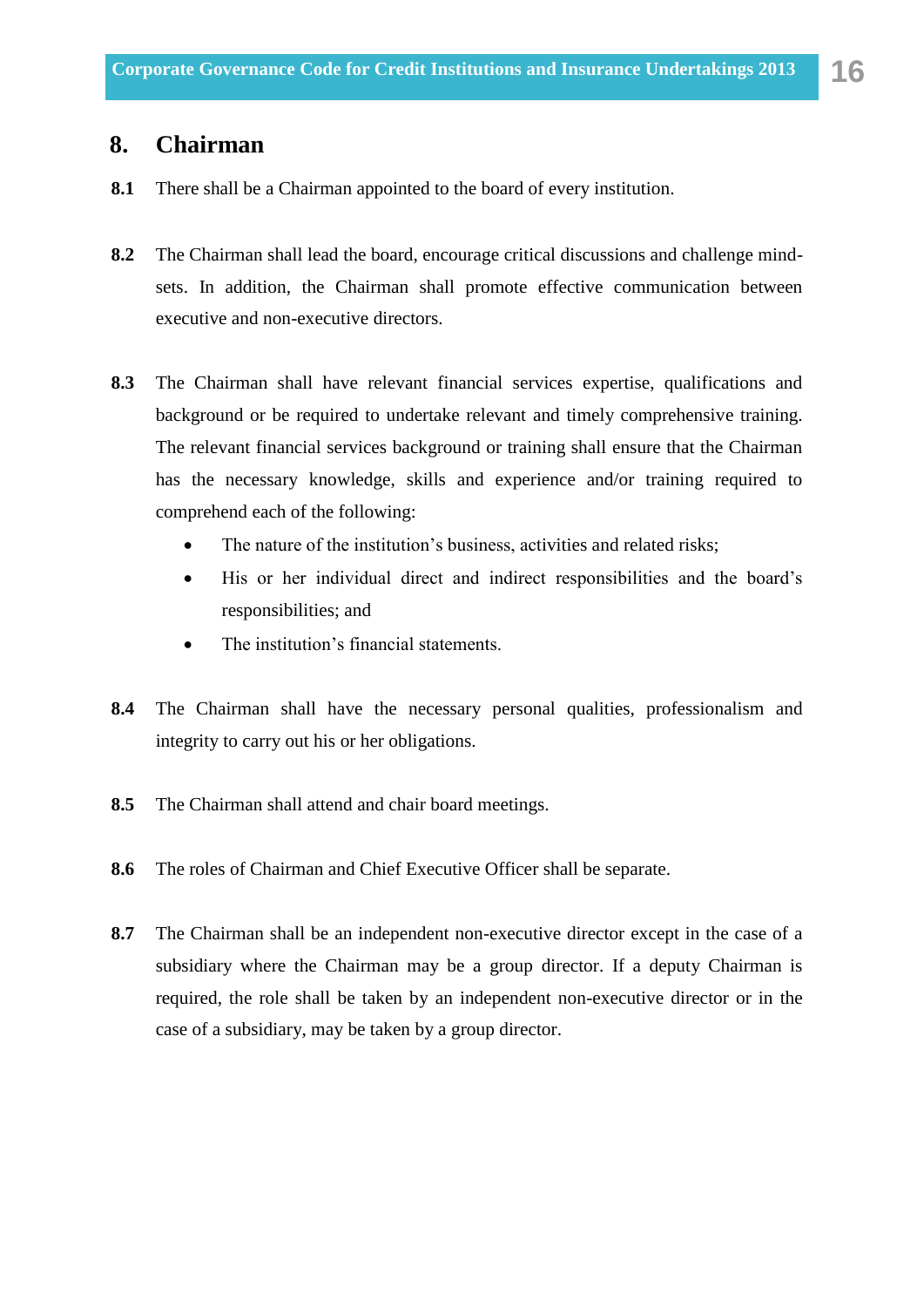- **8.8** The Chairman of the board shall be proposed for election or reappointment on an annual basis.
- **8.9** The time requirement commitment for a Chairman may be significant. In light of this and to ensure that a Chairman has sufficient time to devote to his or her responsibilities as Chairman, the prior approval of the Central Bank shall be obtained prior to taking on any other directorships (other than within the group).
- **8.10** An individual who has been the Chief Executive Officer, executive director or member of senior management of an institution during the previous 5 years shall not advance to the role of Chairman of that institution.
- **8.11** The Chairman shall not hold the position of Chairman or Chief Executive Officer of more than one institution at any one time and this obligation also prohibits the holding of the position of Chairman or Chief Executive Officer of a credit institution or insurance undertaking or reinsurance undertaking authorised outside of the State at the same time as the holding of the position of Chairman or Chief Executive Officer of an institution to whom this Code applies.

However, in the case of institutions which are not designated as High Impact institutions and are subsidiaries of groups, the Chairman may also hold the position of Chairman of institutions (including credit institutions or insurance undertakings or reinsurance undertakings authorised outside of the State) simultaneously provided that these roles reside within the group and the Chairman has sufficient time available to fulfil his or her role and function as the Chairman of the institution. The prior approval of the Central Bank shall be obtained prior to the Chairman assuming any such additional roles.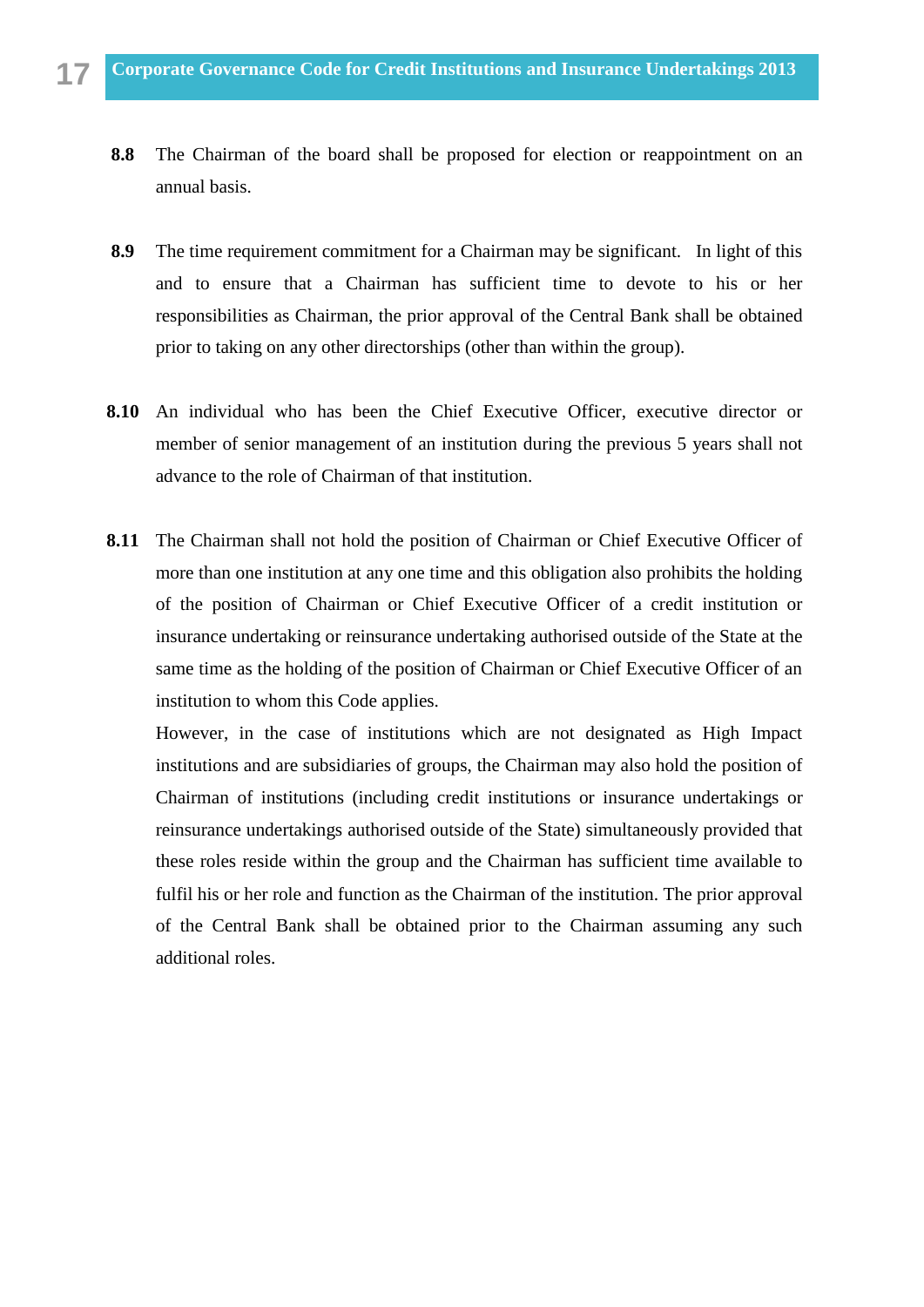## **9. Chief Executive Officer**

- **9.1** The Chief Executive Officer<sup>3</sup> ('CEO') is the top executive responsible for the institution with ultimate executive responsibility for the institution's operations, compliance and performance. The CEO serves as the main link between the board and the executive. The board shall appoint a CEO.
- **9.2** The CEO shall not hold the position of CEO of more than one institution at any one time and this obligation also prohibits the holding of the position of CEO of a credit institution or insurance undertaking or reinsurance undertaking authorised outside of the State at the same time as the holding of the position of CEO of an institution to whom this Code applies.

However, in the case of institutions which are designated as Medium-Low or Low Impact institutions, the CEO may also hold up to two additional positions as CEO of an institution simultaneously provided each institution is also designated as a Medium-Low or Low Impact institution and the CEO has sufficient time available to fulfil his or her role and function as the CEO of each institution. The prior approval of the Central Bank shall be obtained prior to the CEO assuming any such additional roles.

- **9.3** The CEO shall have relevant financial expertise, qualifications and background or be required to undertake relevant and timely comprehensive training. The relevant financial services background or training shall ensure that the CEO has the necessary knowledge, skills and experience and/or training required to comprehend fully each of the following:
	- The nature of the institution's business, activities and related risks;
	- His or her individual direct and indirect responsibilities and the board's responsibilities; and
	- The institution's financial statements.

 $\overline{a}$ 

<sup>&</sup>lt;sup>3</sup> The term Chief Executive Officer encompasses other titles in this regard such as General Manager, Managing Director, President etc.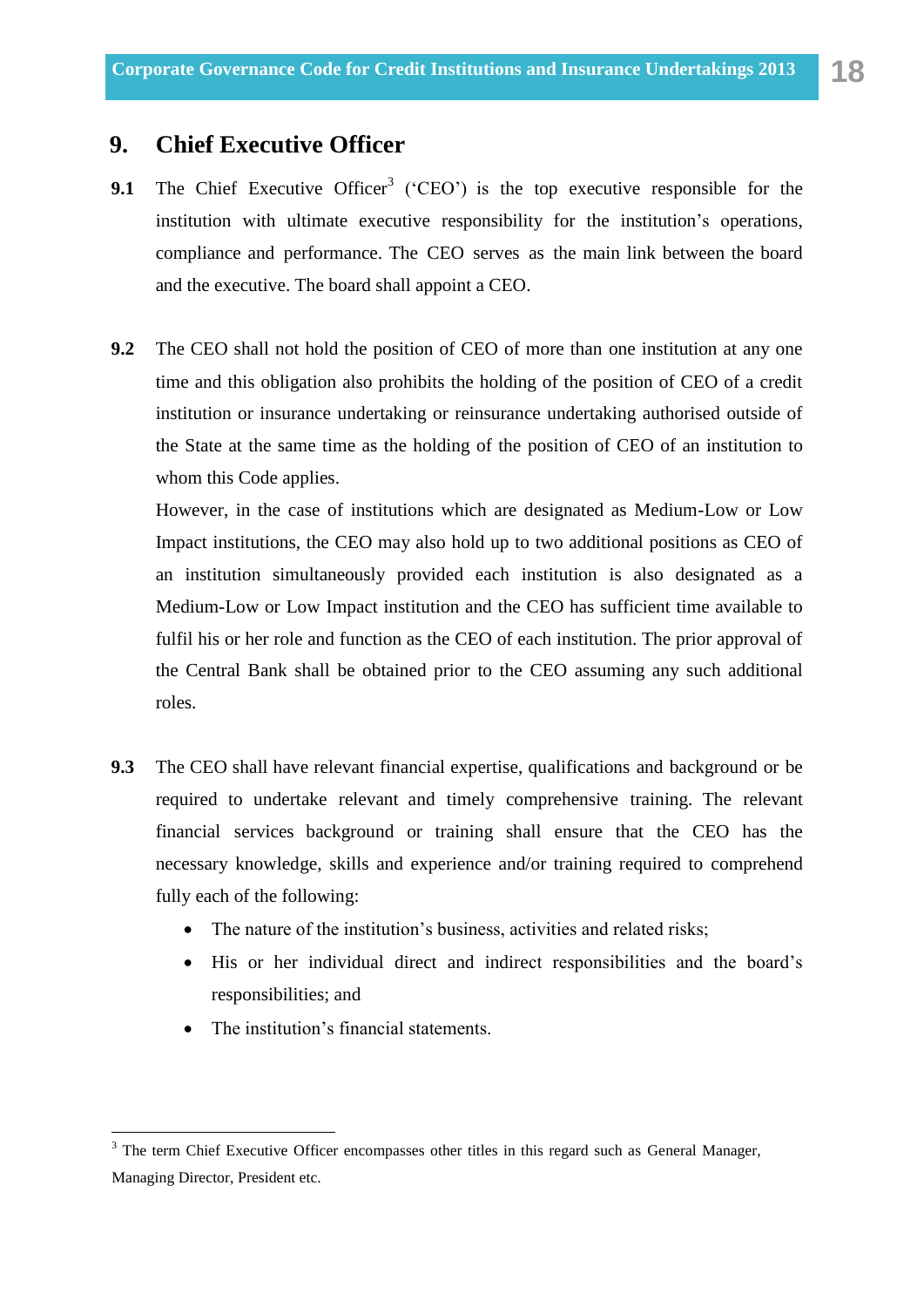## **Corporate Governance Code for Credit Institutions and Insurance Undertakings 2013 19**

- **9.4** The CEO shall have the necessary personal qualities, professionalism and integrity to carry out his or her obligations.
- **9.5** The renewal of the CEO contract shall be reviewed at least every five years.
- **9.6** The CEO shall be appointed to the board.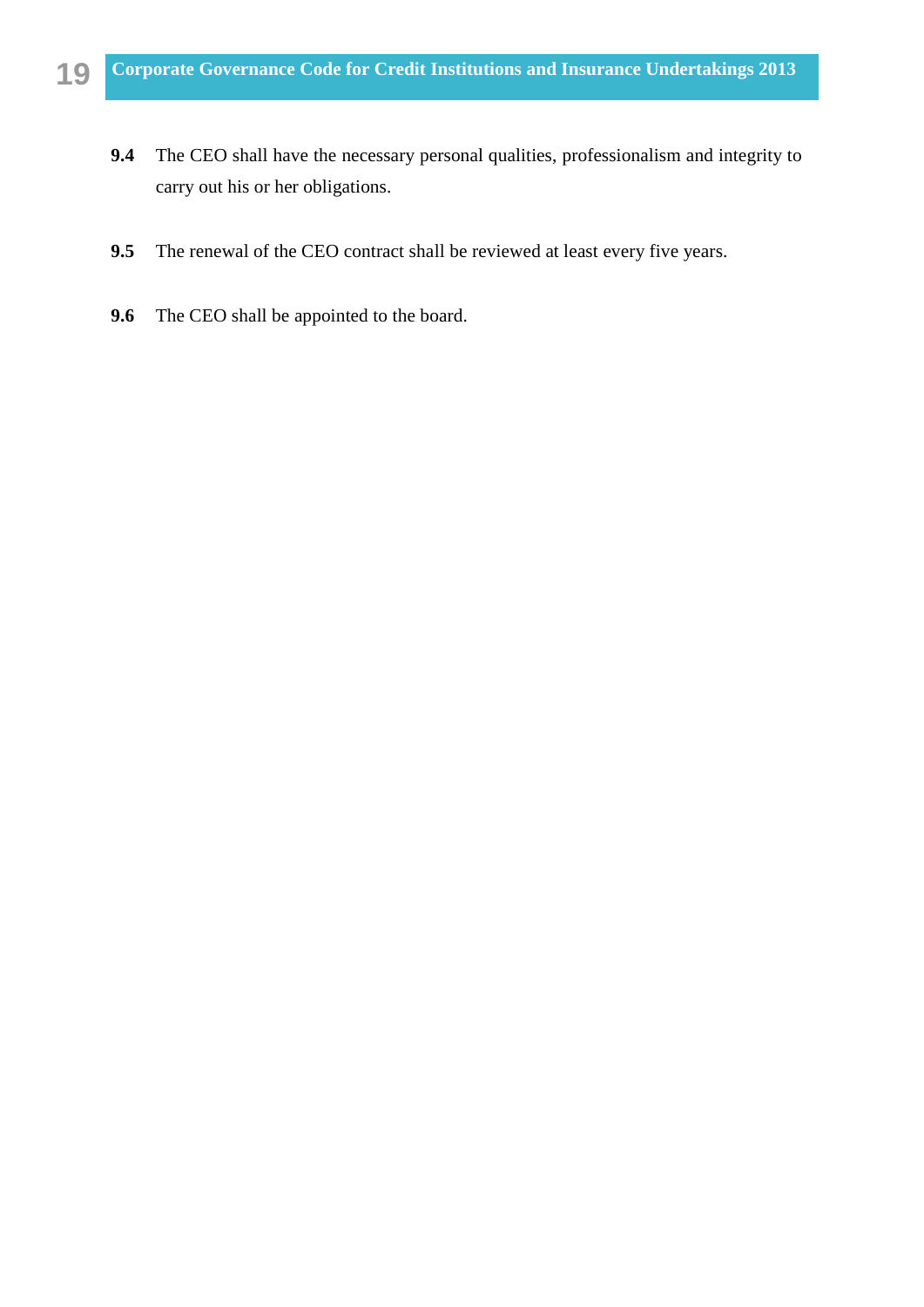#### **10. Independent Non-Executive Directors**

- **10.1** As an integral component of the board, independent non-executive directors represent a key layer of oversight of the activities of an institution. It is essential for independent non-executive directors to bring an independent viewpoint to the deliberations of the board that is objective and independent of the activities of the management and of the institution.
- **10.2** Independent non-executive directors shall be identified clearly in the institution's annual report.
- **10.3** The independent non-executive directors shall have a knowledge and understanding of the business, risks and material activities of the institution to enable them to contribute effectively.
- **10.4** The independent non-executive directors shall comprise individuals with relevant skills, experience and knowledge (such as accounting, auditing and risk management knowledge) who shall provide an independent challenge to the executive directors of the board.
- **10.5** Dedicated support shall be available to independent non-executive directors on any matter requiring additional and/or separate advice to that available in the normal board process.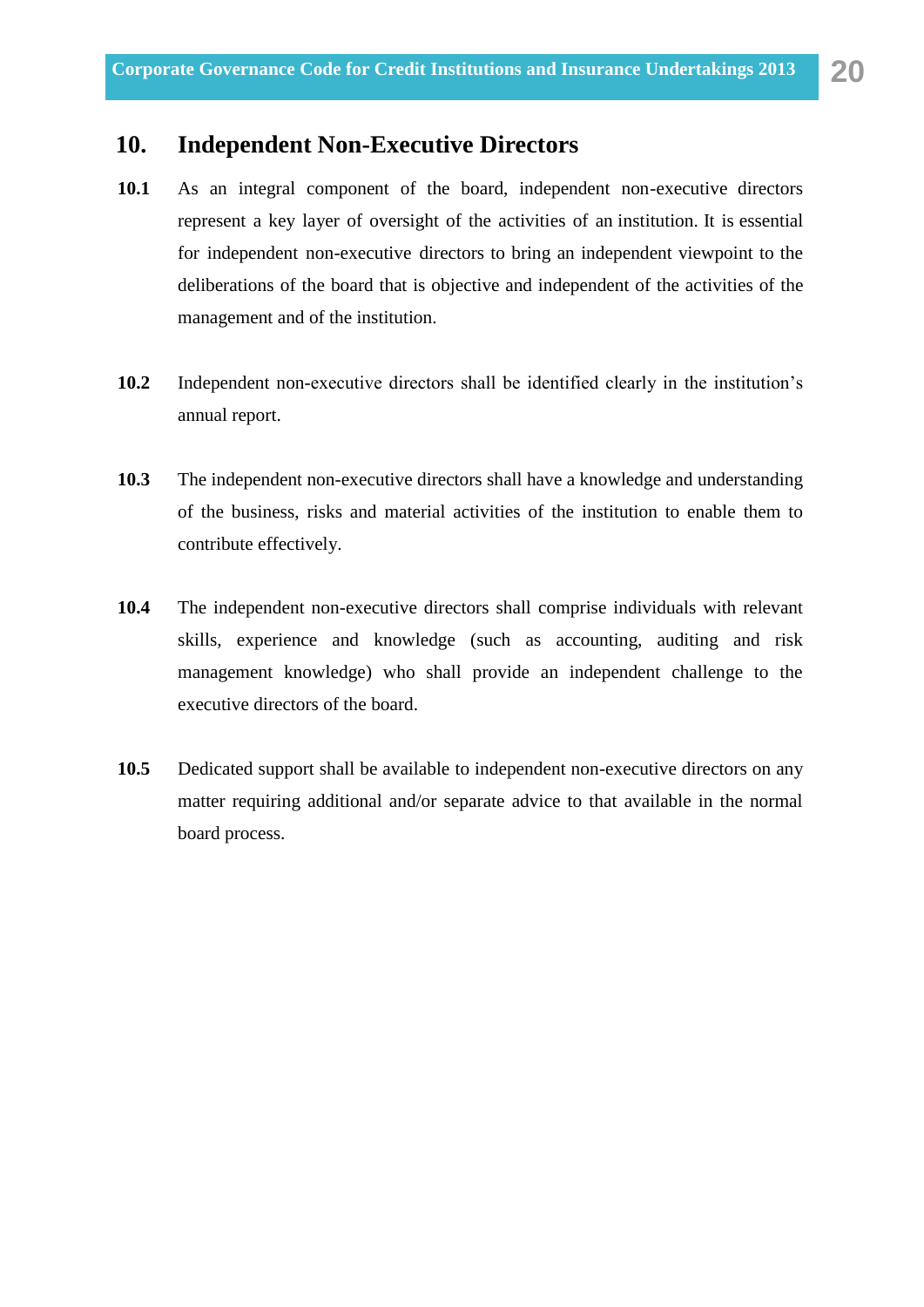## **11. Non-Executive Directors and Executive Directors**

- **11.1** The role of the non-executive directors, under the Chairman's leadership is, interalia:
	- To ensure that there is an effective executive team in place;
	- To participate actively in constructively challenging and developing strategies proposed by the executive team;
	- To participate actively in the board's decision-making process;
	- To participate actively in board committees (where established); and
	- To exercise appropriate oversight over execution by the executive team of the agreed strategies, goals and objectives and to monitor reporting of performance
- **11.2** The role of executive directors, led by the CEO, is to propose strategies to the board and, following challenging board scrutiny, to execute the agreed strategies to the highest possible standards.
- **11.3** The non-executive and executive directors shall have a knowledge and understanding of the business, risks and material activities of the institution to enable them to contribute effectively.
- **11.4** The non-executive and executive directors shall comprise individuals with relevant skills, experience and knowledge (such as accounting, auditing and risk management knowledge, where appropriate) who shall provide an independent challenge to the executive directors of the board.
- **11.5** Dedicated support shall be available to non-executive and executive directors on any matter requiring additional and/or separate advice to that available in the normal board process.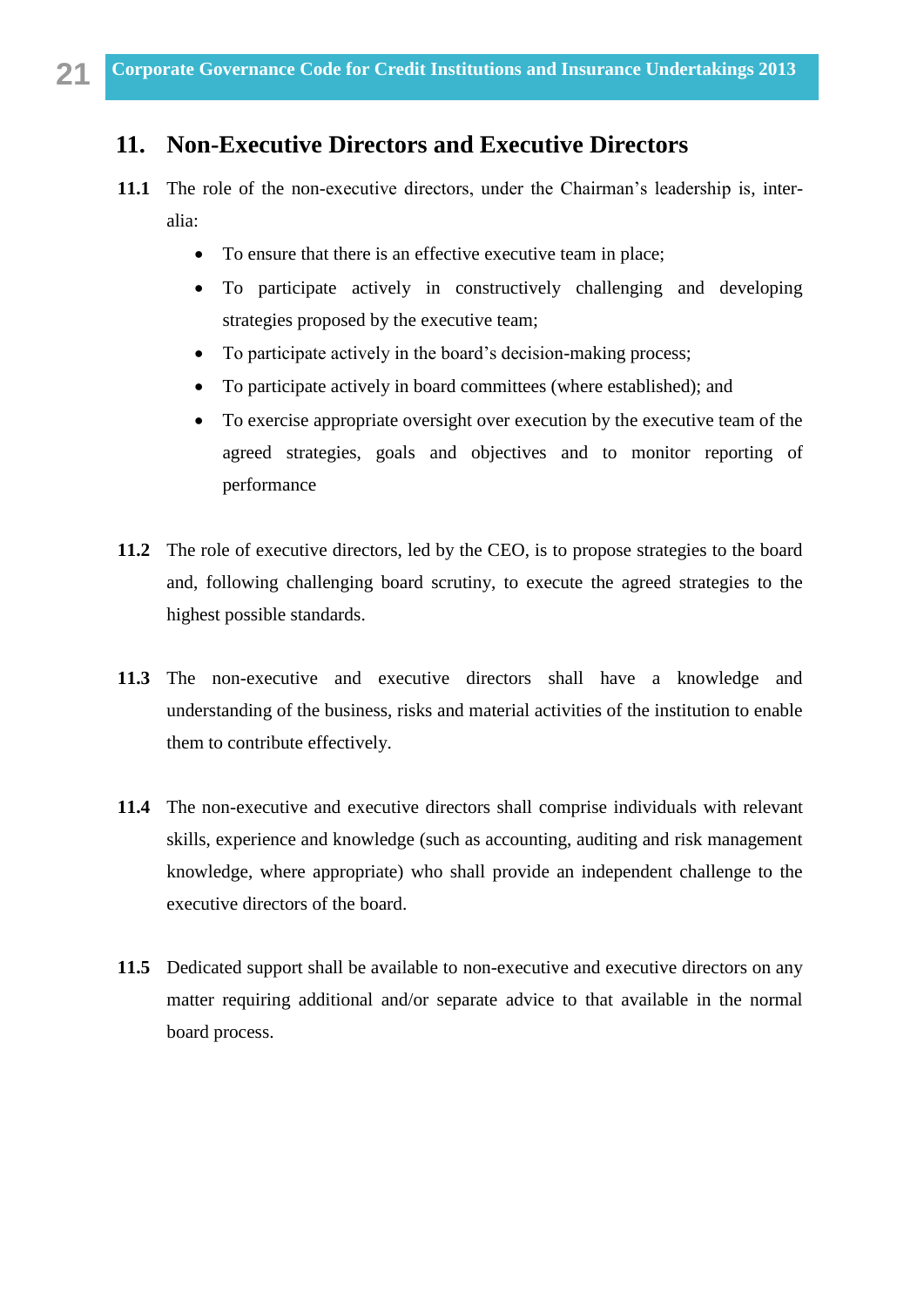## **12. Chief Risk Officer**

- **12.1** There shall be a person appointed the Chief Risk Officer ('CRO') with distinct responsibility for the risk management function and for maintaining and monitoring the effectiveness of the institution's risk management system. Where an institution is not designated as a High Impact institution (except as provided for in Section 12.2) and where the nature, scale and complexity of the operations of the institution do not justify a dedicated exclusive CRO function, another pre-approval control function<sup>4</sup> may fulfil that role. The prior approval of the Central Bank shall be obtained prior to making any such arrangement.
- **12.2** Where an insurance undertaking or reinsurance undertaking is designated as a High Impact institution and where the nature, scale and complexity of the operations of the institution do not justify a dedicated exclusive CRO function, the Chief Actuary may fulfil that role. The prior approval of the Central Bank shall be obtained prior to making any such arrangement.
- **12.3** The CRO shall have relevant expertise, qualifications and background or be required to undertake relevant and timely training. The CRO shall have sufficient seniority and independence to influence proposals or challenge decisions which affect an institution's exposure to risk.
- **12.4** The CRO shall be responsible for ensuring that the institution has effective processes in place to identify and manage the risks to which the institution is or might be exposed.
- **12.5** The CRO shall be responsible for maintaining effective processes to monitor and report the risks to which the institution is or might be exposed.
- **12.6** The CRO shall promote sound and effective risk management both on a solo and

 4 Pre-approval control function means those functions set out in schedule 2 of the 'Regulations'. The 'Regulations' means the Central Bank Reform Act 2010 (Sections 20 and 22) Regulations, 2011 (S.I. No. 615 of 2011).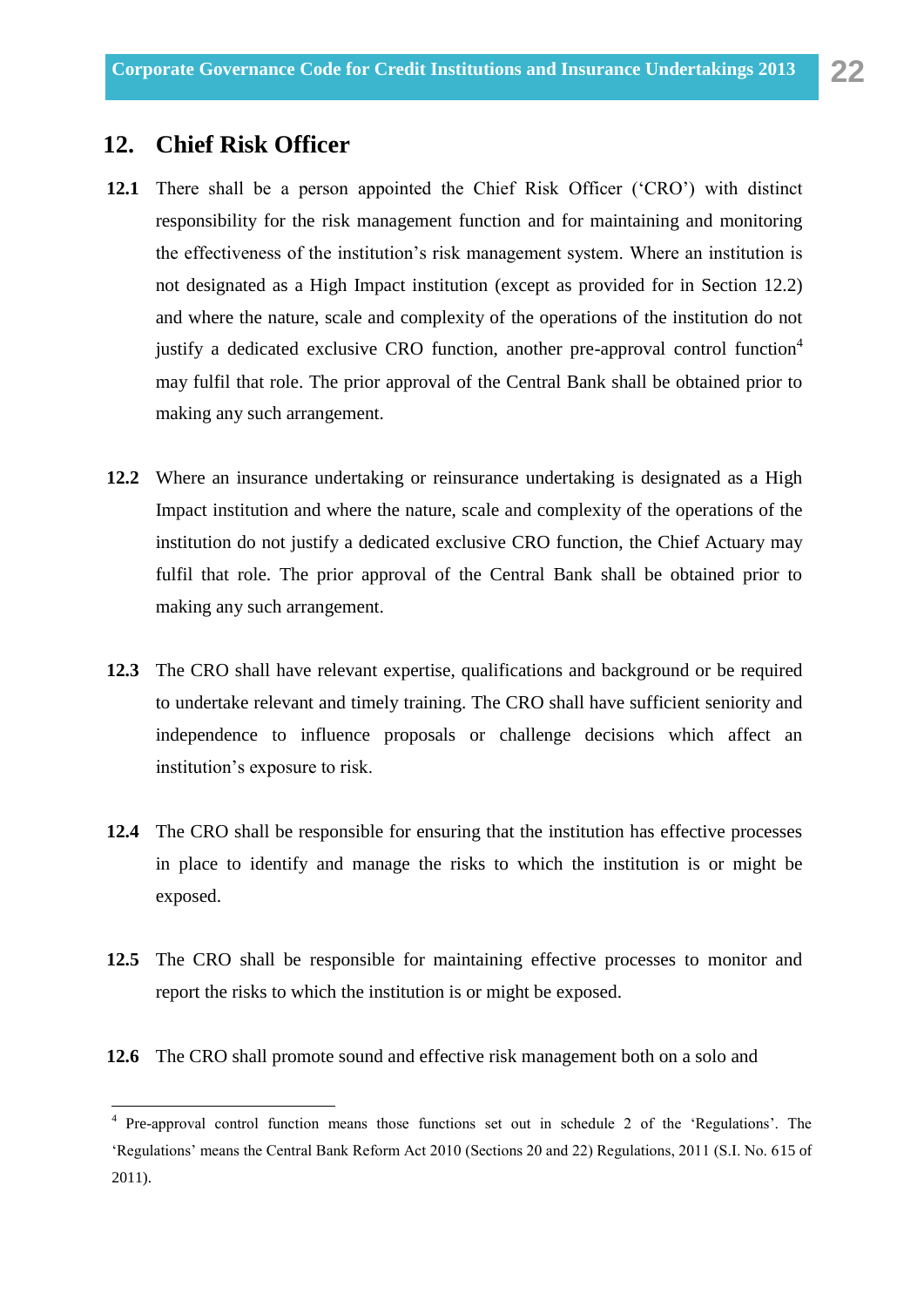consolidated basis<sup>5</sup>. The system of risk management shall promote an appropriate risk culture at all levels of the institution and shall be subject to regular internal review.

- **12.7** The CRO shall be responsible for the facilitation of the setting of the risk appetite by the board.
- **12.8** The CRO shall be responsible for providing comprehensive and timely information on an institution's material risks which enables the board to understand the overall risk profile of the institution.
- **12.9** The CRO's primary responsibility is to the board and the CRO shall report to the board periodically with direct access to the Chairman of the board. The CRO shall report to the board risk committee on a regular basis.

 $\overline{a}$ 

 $<sup>5</sup>$  Consolidated basis, where applicable, refers to the Irish regulated institution and its subsidiaries.</sup>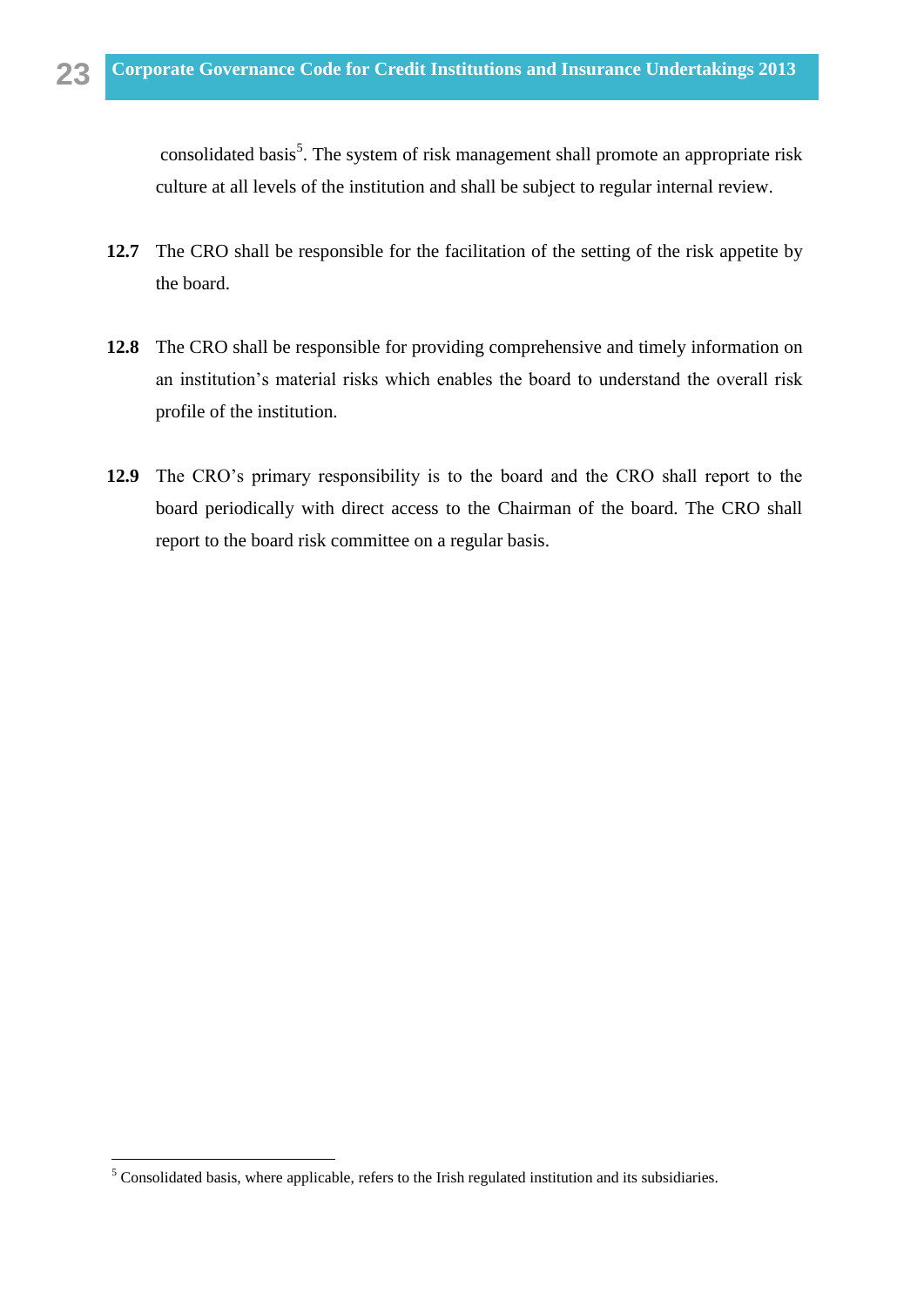## **13. Role of the Board**

- **13.1** The board of each institution is responsible for the effective, prudent and ethical oversight of the institution. The board is responsible for, among other things, setting and overseeing :
	- **a)** the business strategy for the institution;
	- **b)** the amounts, types and distribution of both internal capital and own funds adequate to cover the risks of the institution;
	- **c)** the strategy for the on-going management of material risks including, interalia, liquidity risk;
	- **d)** a robust and transparent organisational structure with effective communication and reporting channels;
	- **e)** a remuneration framework that is in line with the risk strategies of the institution; and
	- **f)** an adequate and effective internal control framework, that includes wellfunctioning risk management, compliance and internal audit functions as well as an appropriate financial reporting and accounting framework.
- **13.2** The role and responsibilities of the board shall be clearly documented.
- **13.3** The board shall have:
	- The necessary knowledge, skills, experience, expertise, competencies, professionalism, fitness, probity and integrity to carry out their duties;
	- A full understanding of the nature of the institution's business, activities and related risks;
	- A full understanding of their individual direct and indirect responsibilities and collective responsibilities; and
	- An understanding of the institution's financial statements.
- **13.4** The board may delegate authority to sub-committees or management to act on behalf of the board in respect of certain matters but, where the board does so, it shall have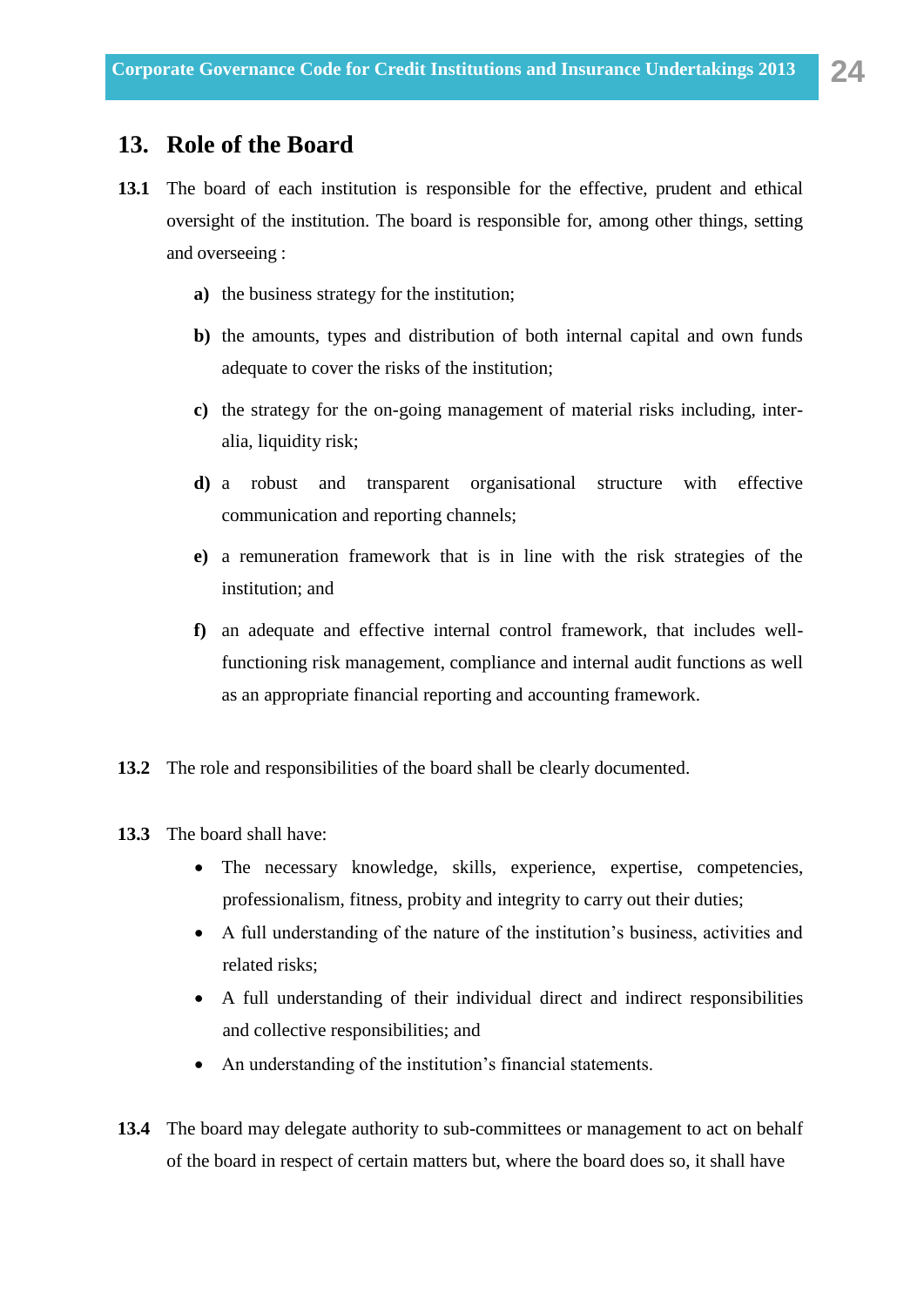mechanisms in place for documenting the delegation and monitoring the exercise of delegated functions. The board cannot abrogate its responsibility for functions delegated.

- 13.5 Where an institution, being part of a larger group, applies group policies or uses group functions, the board shall satisfy itself as to the appropriateness of these policies and functions for the institution and in particular that these policies and functions take full account of Irish laws and regulations and the supervisory requirements of the Central Bank.
- **13.6** The board shall be able to explain its decisions to the Central Bank.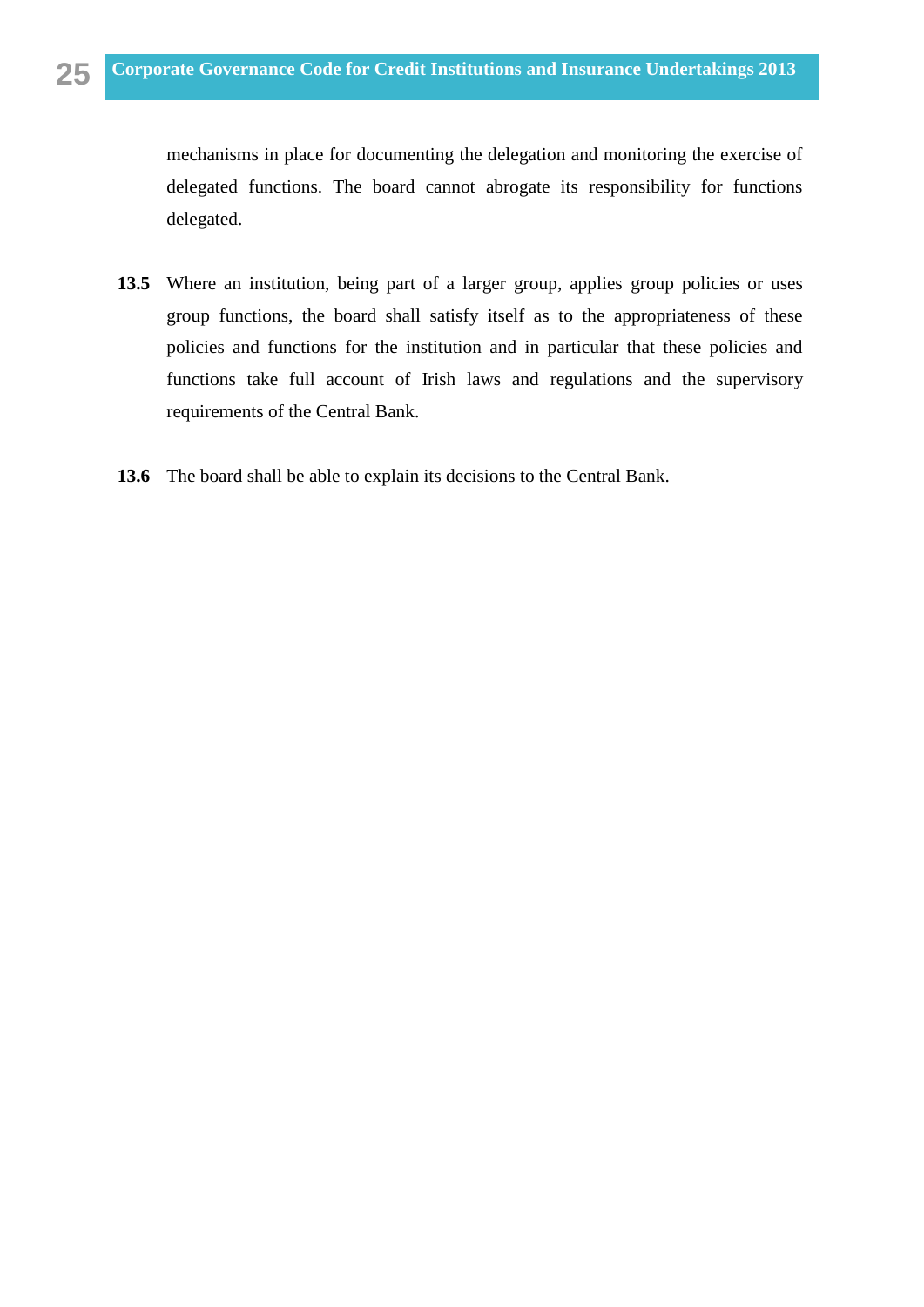## **14. Appointments**

- **14.1** The board shall be responsible for appointing a CEO and senior management with appropriate integrity and adequate knowledge, experience, skill and competence for their roles.
- **14.2** The board shall be responsible for endorsing the appointment of people who may have a material impact on the risk profile of the institution and monitoring on an ongoing basis their appropriateness for the role.
- **14.3** The board shall be responsible for either the appointment of non-executive directors or where appropriate identifying and proposing the appointment of non-executive directors to shareholders.
- **14.4** The board shall ensure that new non-executive directors are provided with adequate induction training about the operations and performance of the institution. The board shall ensure that adequate on-going training is provided to board members, which is routinely updated as necessary to ensure that they make informed decisions.
- **14.5** The board shall define and document the responsibilities of the board of directors, board committees and senior management to ensure that no single person has unfettered control of the business.
- **14.6** The board shall formally review its overall performance and that of individual directors, relative to the board's objectives, at least annually. The review shall be documented.
- **14.7** The board shall ensure that there is an appropriate succession plan in place.
- **14.8** The removal from office of the head of a control function shall be subject to prior board approval. Any decision to remove the head of a control function shall be reported within five working days to the Central Bank with clear articulation of the underlying rationale for the removal. An institution shall not enter into any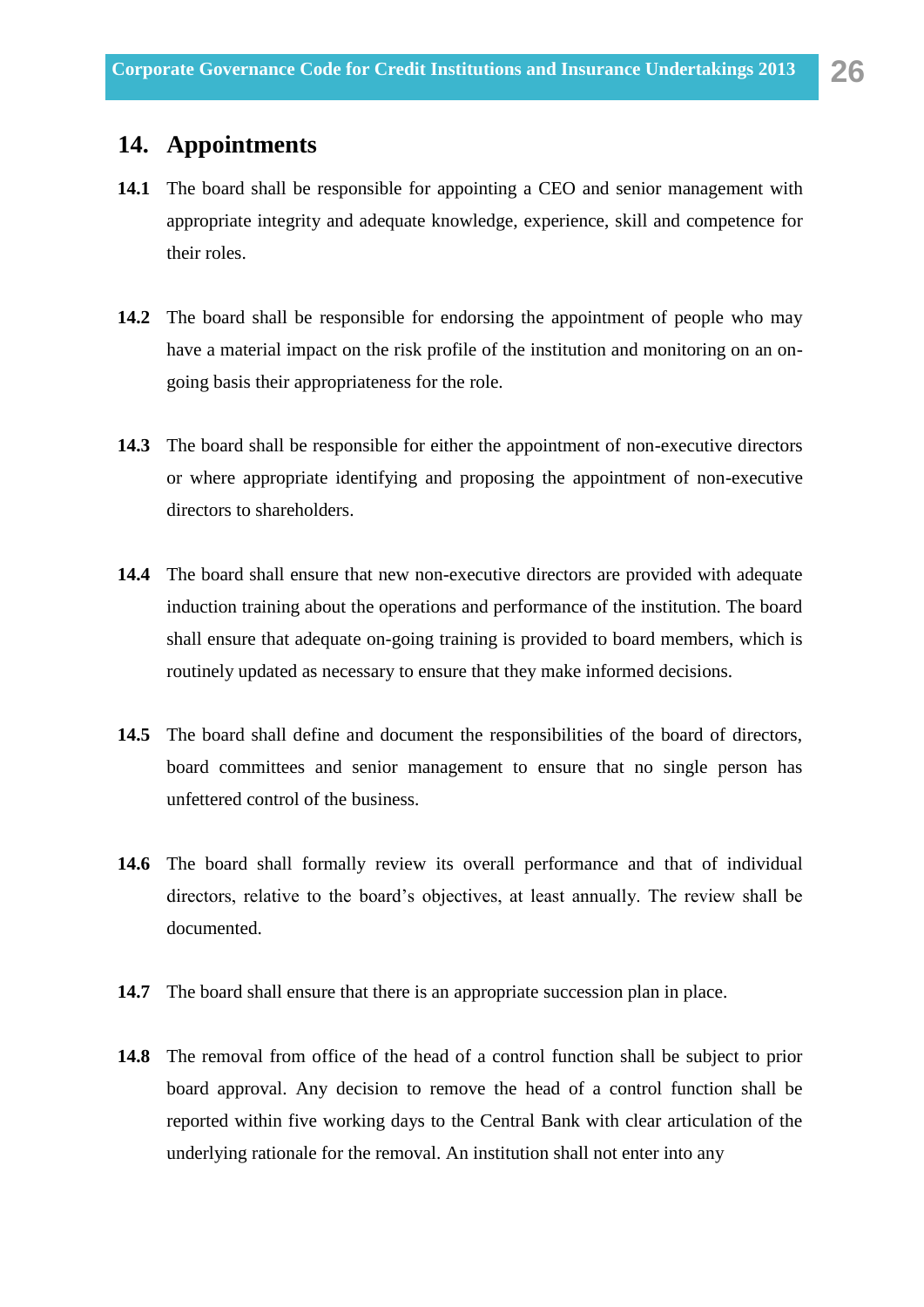agreement with a head of control function that would purport to preclude, or would dis-incentivise, the provision of information to the Central Bank by the head of the control function.

**14.9** The board, or nomination committee where one exists, shall establish a written policy on diversity with regard to selection of persons for nomination to become members of the board.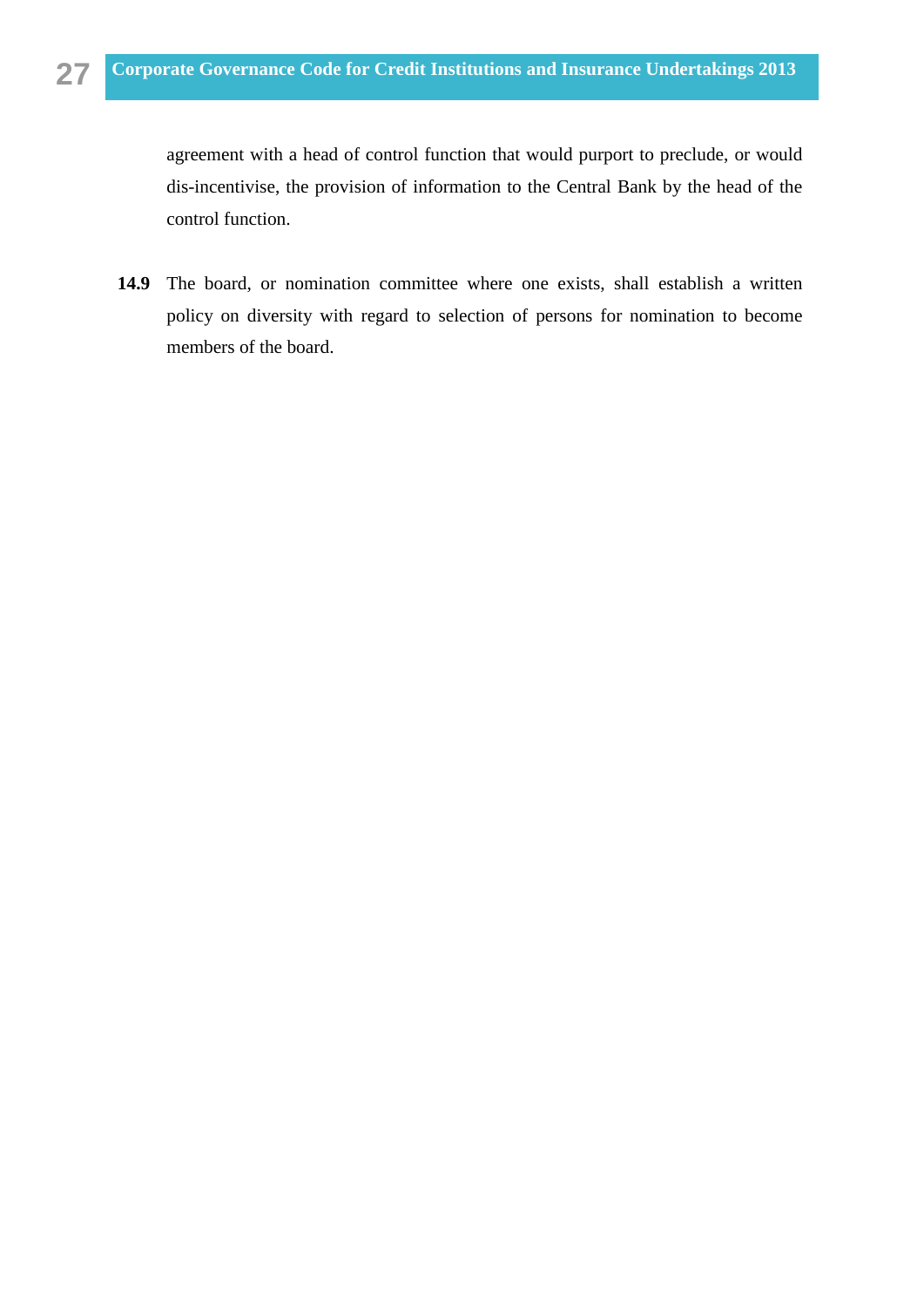## **15. Risk Appetite**

- **15.1** The board is required to understand the risks to which the institution is exposed and shall establish a documented risk appetite for the institution. The appetite shall be expressed in qualitative terms and also include quantitative metrics to allow tracking of performance and compliance with agreed strategy (e.g. Value at Risk, leverage ratio, range of tolerance for bad debts, acceptable stress losses, economic capital measures). It shall be subject to annual review by the board.
- **15.2** The risk appetite definition shall be comprehensive and clear. The definition shall clearly define the appetite and address separately the short, medium and long term horizons.
- **15.3** The board shall ensure that the risk management system and internal controls reflect the risk appetite and that there are adequate arrangements in place to ensure that there is regular reporting to the board on compliance with the risk appetite.
- **15.4** In the event of a material deviation from the defined risk appetite measure, the details of the deviation and of the appropriate action to remedy the deviation shall be communicated to the Central Bank by the board promptly in writing and no later than five business days of the board becoming aware of the deviation.
- **15.5** The board shall satisfy itself that all key control functions such as internal audit, compliance, actuarial and risk management are independent of business units, and have adequate resources and authority to operate effectively.
- **15.6** The board shall ensure that it receives timely, accurate and sufficiently detailed information from control functions.
- **15.7** The board shall ensure that the institution's remuneration practices do not promote excessive risk taking. The board shall design and implement a remuneration policy to meet that objective and evaluate compliance with this policy.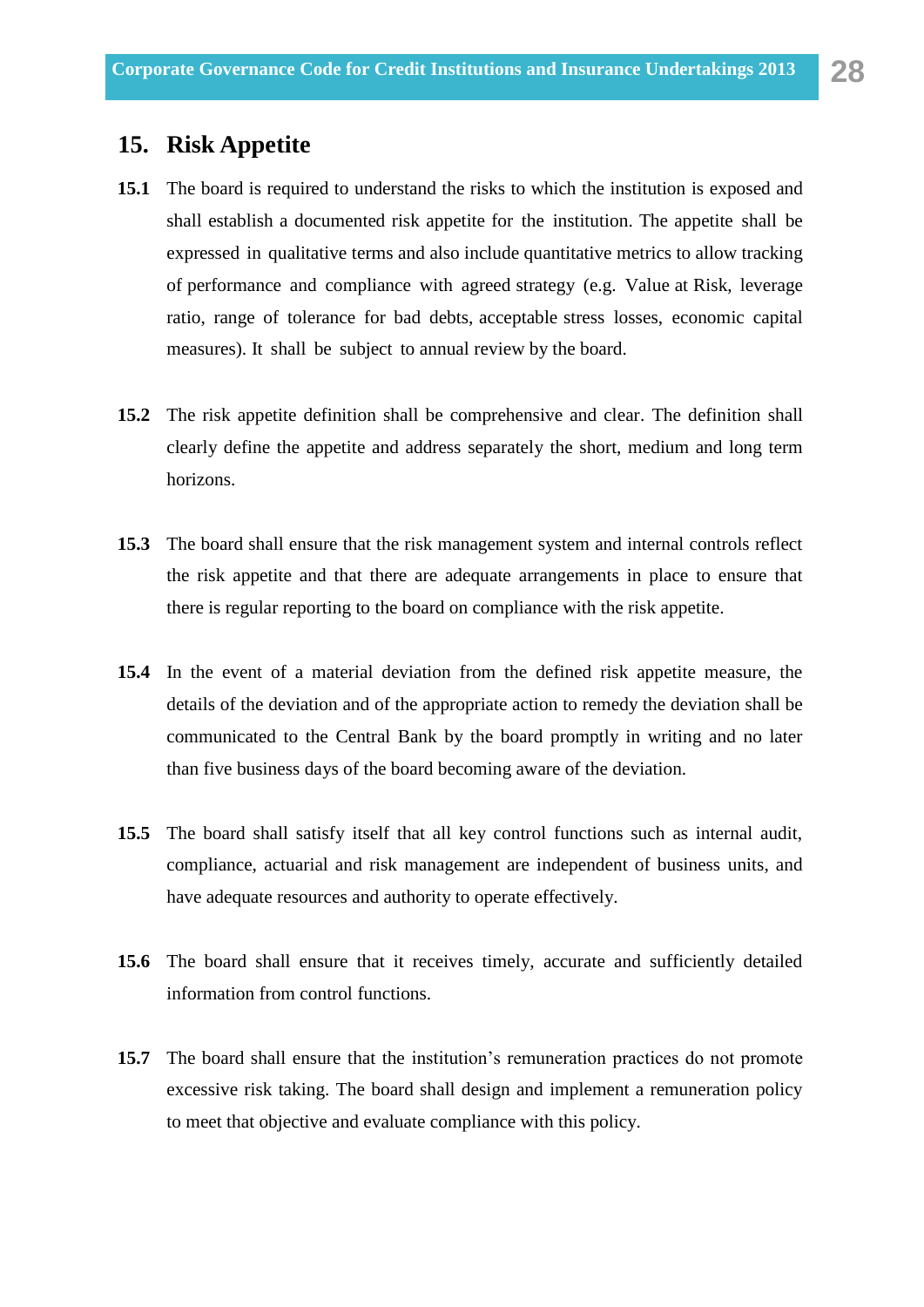- **15.8** The board shall ensure that it identifies risks to be addressed by contingency plans based on, inter-alia:
	- the areas where it considers the institution to be especially vulnerable;
	- the risk appetite of the institution; and
	- the risk management system of the institution.

Contingency plans shall be reviewed, updated and tested on a regular basis.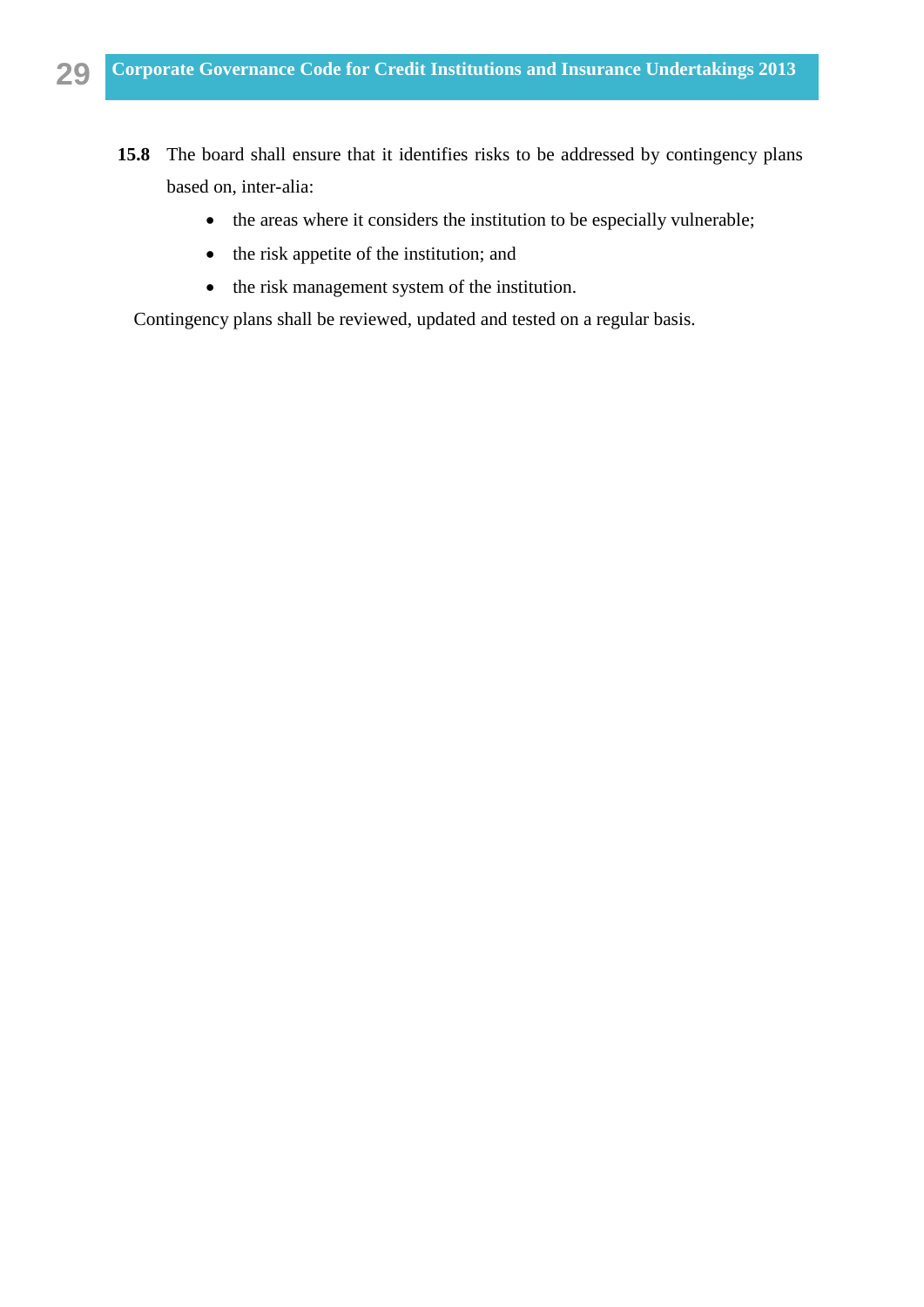## **16. Meetings**

- 16.1 The board shall meet as often as is appropriate to fulfil its responsibilities effectively and prudently, reflective of the nature, scale and complexity of the institution. In any event, the board shall meet at least four times per calendar year and at least once in every six month period.
- **16.2** A detailed agenda of items for consideration at each board meeting together with minutes of the previous board meeting shall be circulated in advance of the meeting to allow all directors adequate time to consider the material. Sufficient and clear supporting information and papers shall also be circulated.
- **16.3** Detailed minutes of all board meetings shall be prepared with all decisions, discussions and points for further actions being documented. Dissensions or negative votes shall be documented in terms acceptable to the dissenting person or negative voter. The minutes of meetings shall provide sufficient detail to evidence appropriate board attention, the substance of discussions and their outcome and shall be agreed at the subsequent board meeting. Minutes shall also document the attendance or nonattendance of members of the board.
- **16.4** The board shall establish a documented 'conflict of interest' policy for its members and where conflict of interests arise the board shall ensure that they are noted in the minutes.
- **16.5** If on-going conflicts of interest arise, consideration shall be given to changing the membership of the board.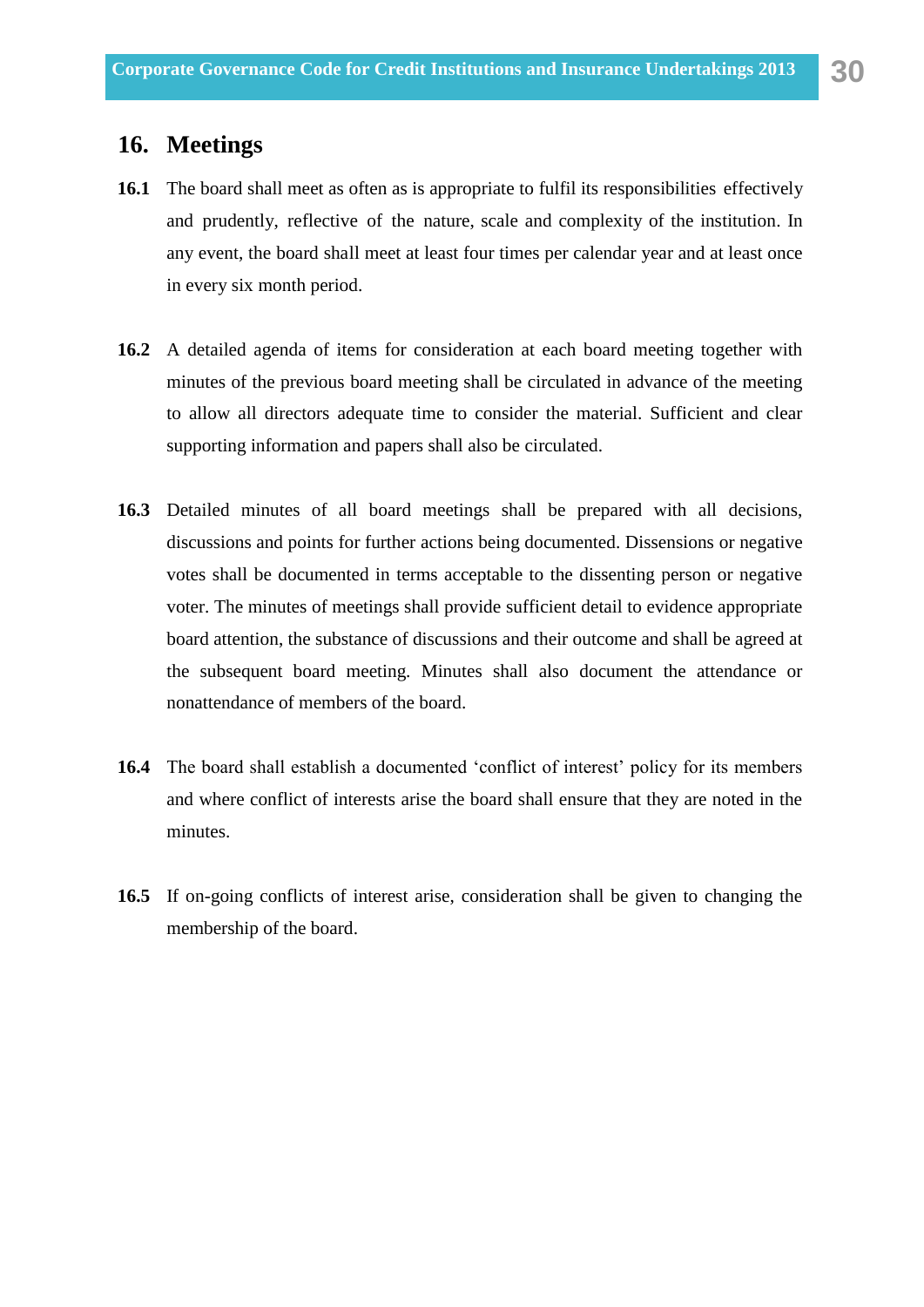## **17. Reserved Powers**

**17.1** The board shall establish a formal schedule of matters specifically reserved to it for decision. This schedule shall be documented and updated in a timely manner.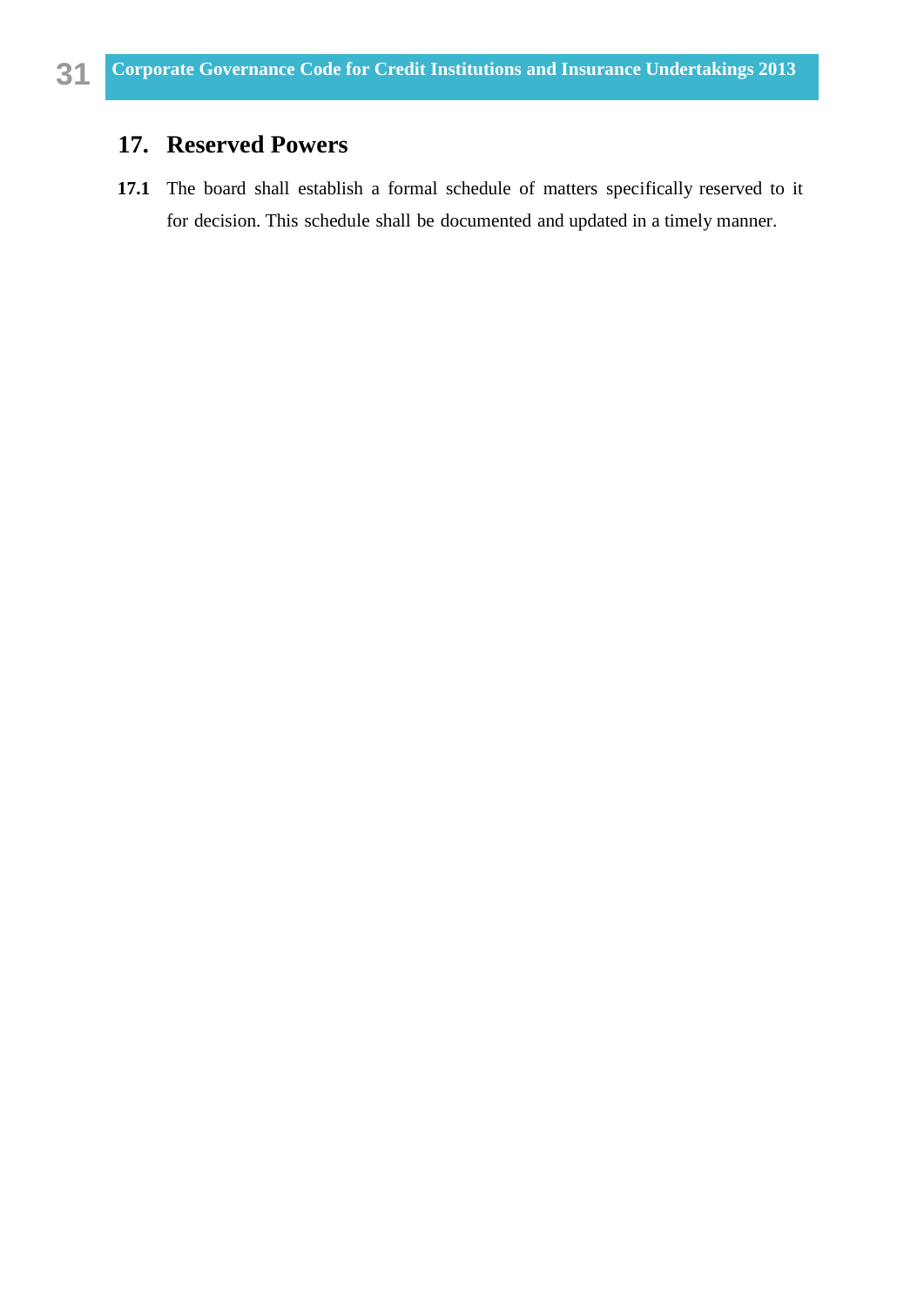## **18. Consolidated Supervision**

18.1 The board shall exercise adequate control and oversight over the activities of its subsidiaries whether incorporated in Ireland or overseas.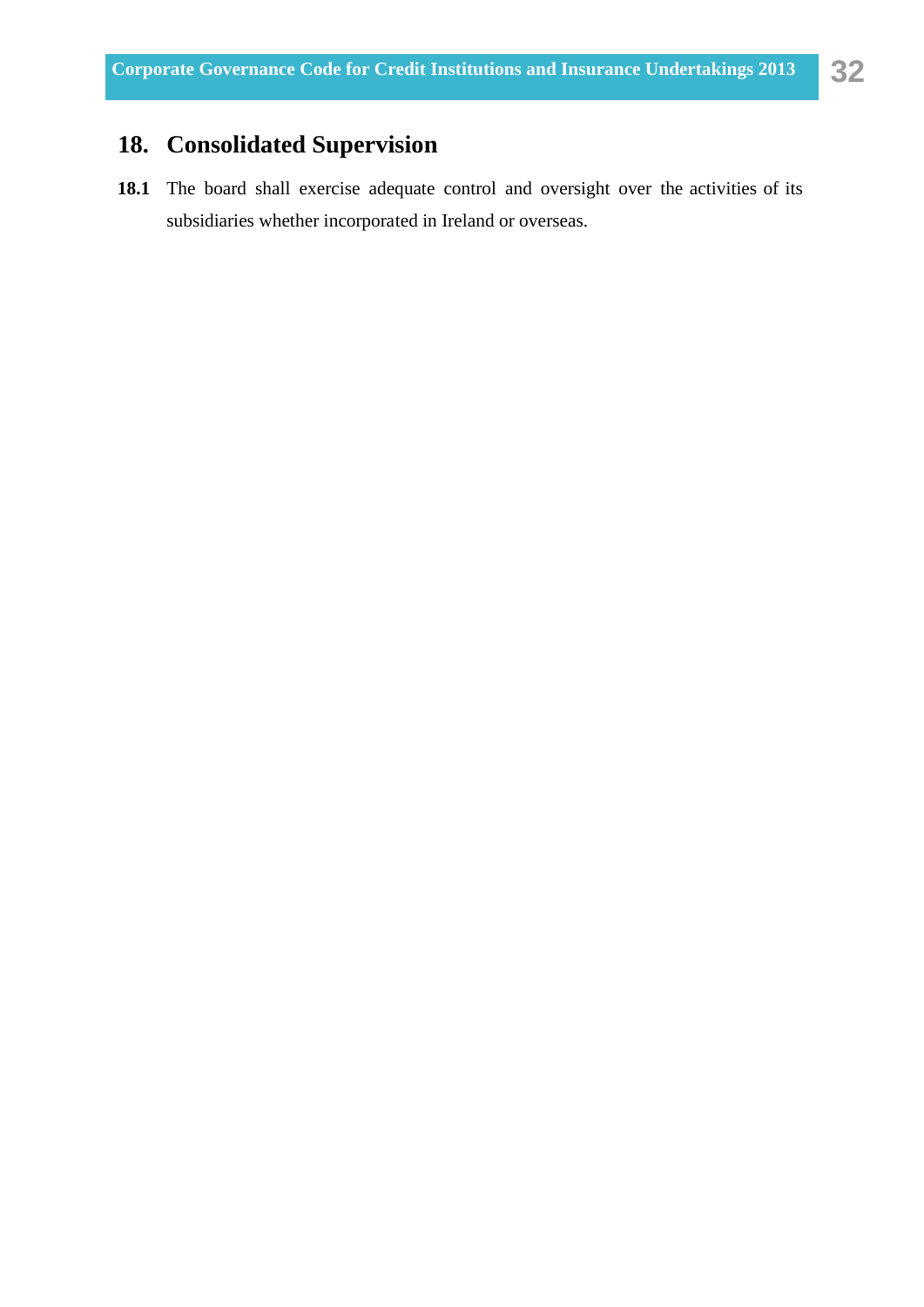### **19. Committees of the Board**

**19.1** The board is responsible for oversight of each of its committees.

Subject to paragraph 19.2 below, the board shall establish, at a minimum, both an audit committee and a risk committee. Where the board comprises only 5 members, the full board, including the Chairman and the CEO, may act as the audit committee and/or the risk committee. In such cases Section 22.3 and Section 23.3 will continue to apply. Minutes of these meetings shall reflect that the board was sitting as the audit committee or risk committee.

- **19.2** Where an institution is part of a wider group which has a group audit committee and a group risk committee, it may rely on those committees provided that the board is satisfied that they are appropriate to the specific circumstances of the institution.
- **19.3** Committees shall have documented terms of reference evidencing all functions delegated to them.
- **19.4** The non-executive directors and in particular independent non-executive directors shall play a leading role in these committees or where the functions are carried out at group level; they shall play a leading role in satisfying the board that the institution's audit and risk functions are adequately carried out.
- **19.5** In deciding whether or not to establish board sub-committees, the board shall ensure that in the absence of establishing a sub-committee it continues to have appropriate time available to it to adequately discharge its responsibilities.
- **19.6** Where appropriate, the board should consider the appointment of a remuneration committee and/or nomination committee.
- **19.7** Board consideration of risk-related issues may be enhanced by members serving on more than one board sub-committee, as members may gain a greater appreciation of risk considerations across the institution. Cross memberships between key sub-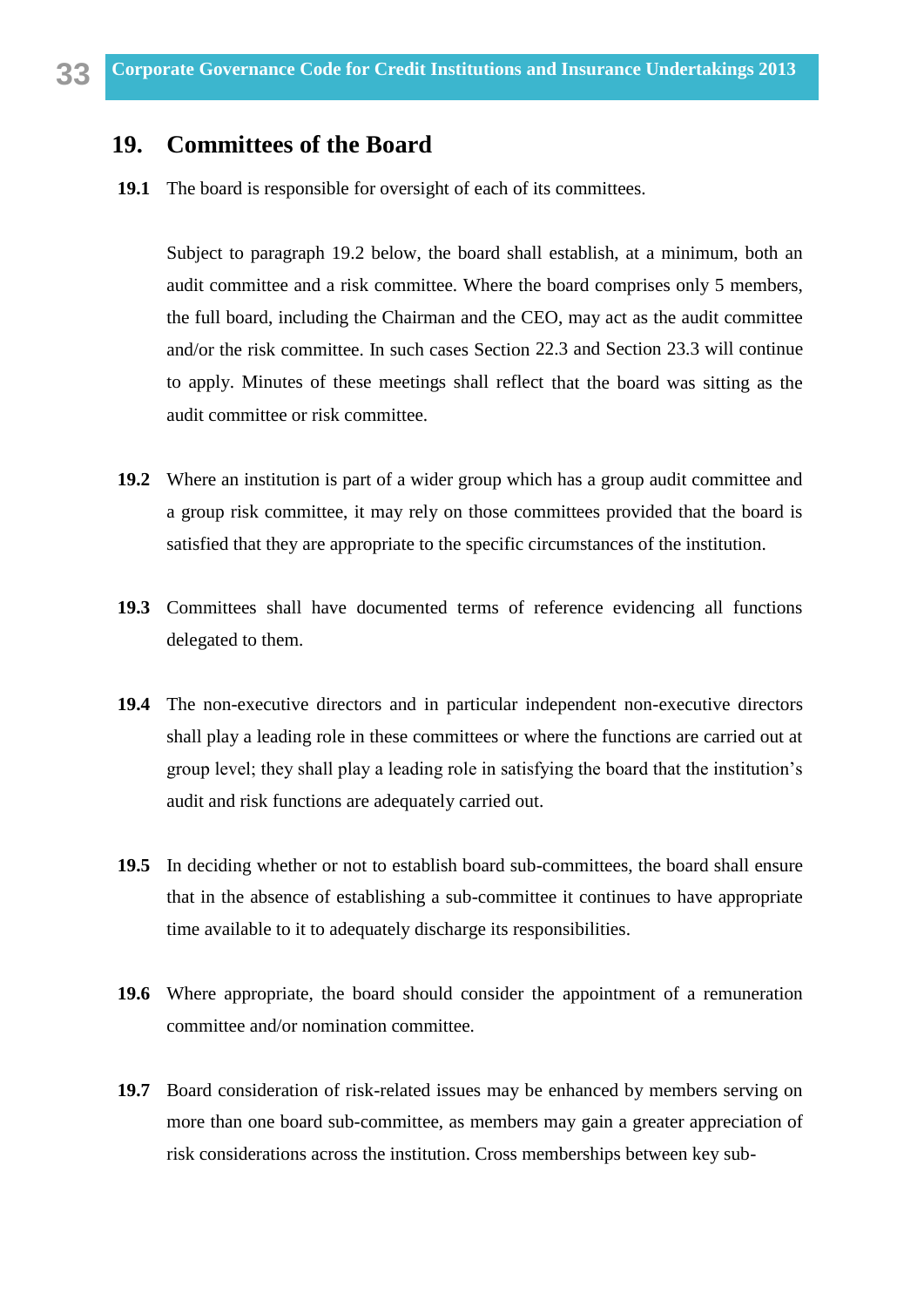committees of the board should be encouraged. The audit committee and the risk committee shall have at least one shared member.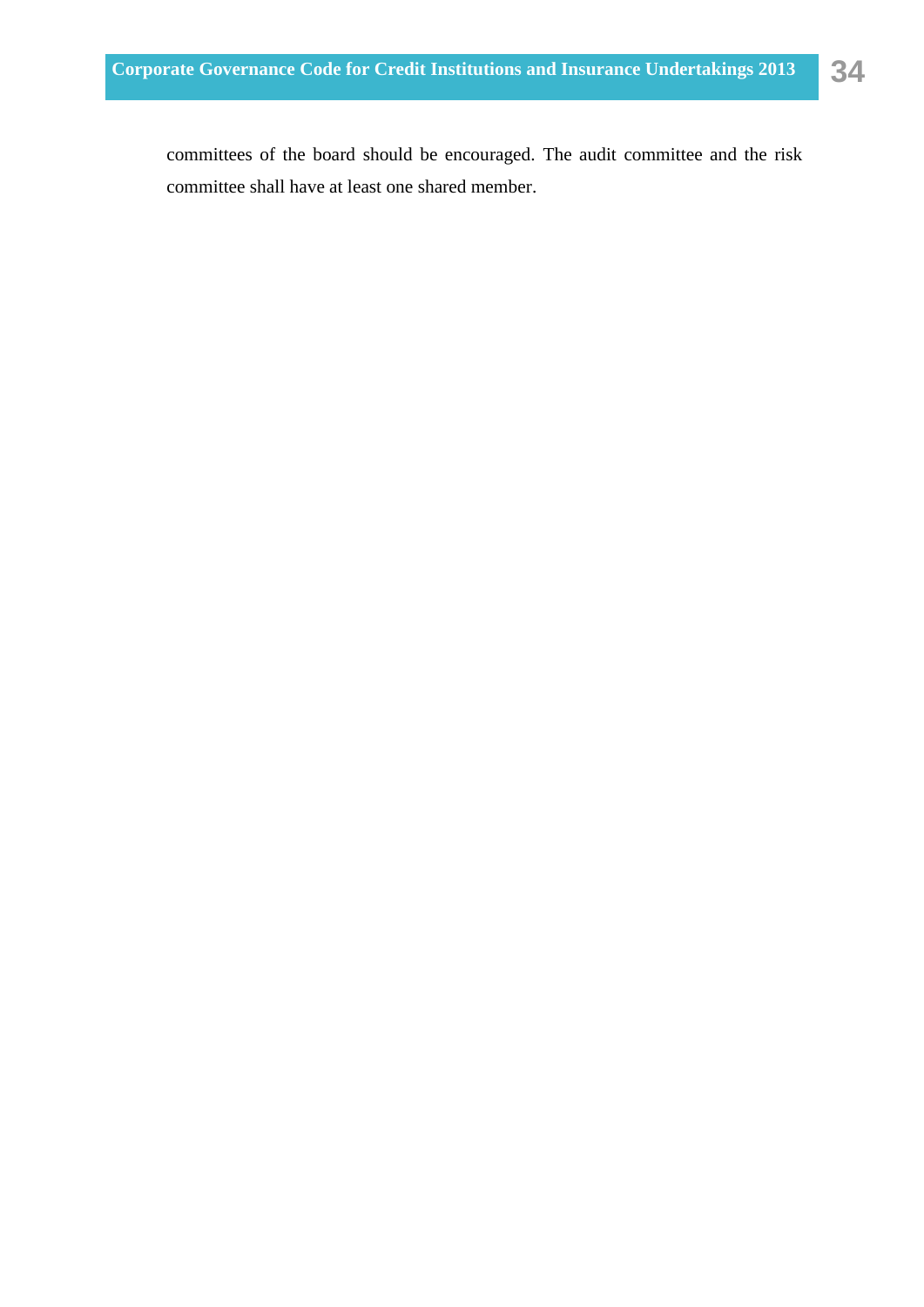## **20. General Requirements of Committees**

- **20.1** Institutions shall adhere to the following general requirements in relation to the activities of committees of the board:
	- **a)** Agendas and all relevant material for the meeting shall be circulated to all committee members in a timely manner in advance of the meeting;
	- **b)** Detailed minutes of all committee meetings shall be prepared recording time of meeting, location held, attendees, all key discussions and decisions;
	- **c)** When appointing committee members, the board shall review and satisfy itself as to the relevant expertise, skill of members and their ability to commit appropriate time to the committee;
	- **d)** Committee members shall attend committee meetings regularly. Where a member is unable to provide sufficient time to attend over the medium to long term, the board shall remove such member from the committee and replace him or her with a member with appropriate availability, experience and expertise;
	- **e)** For the committee(s) of which they are a member, directors should attend each committee meeting in person wherever possible. However, due to the location of some directors, physical presence may not always be possible, in which case videoconferencing or teleconferencing is permissible;
	- **f)** Cross-committee membership by an individual shall be managed by the institution to ensure that no one individual exercises excessive influence or control;
	- **g)** Committee membership shall be reviewed by the institution and subject to renewal by the institution with an appropriate frequency. The renewal frequency shall consider the balance of experience and independence sought; and
	- **h)** Committees shall report regularly to the board and the minutes of all subcommittees shall be circulated to the board in advance of board meetings.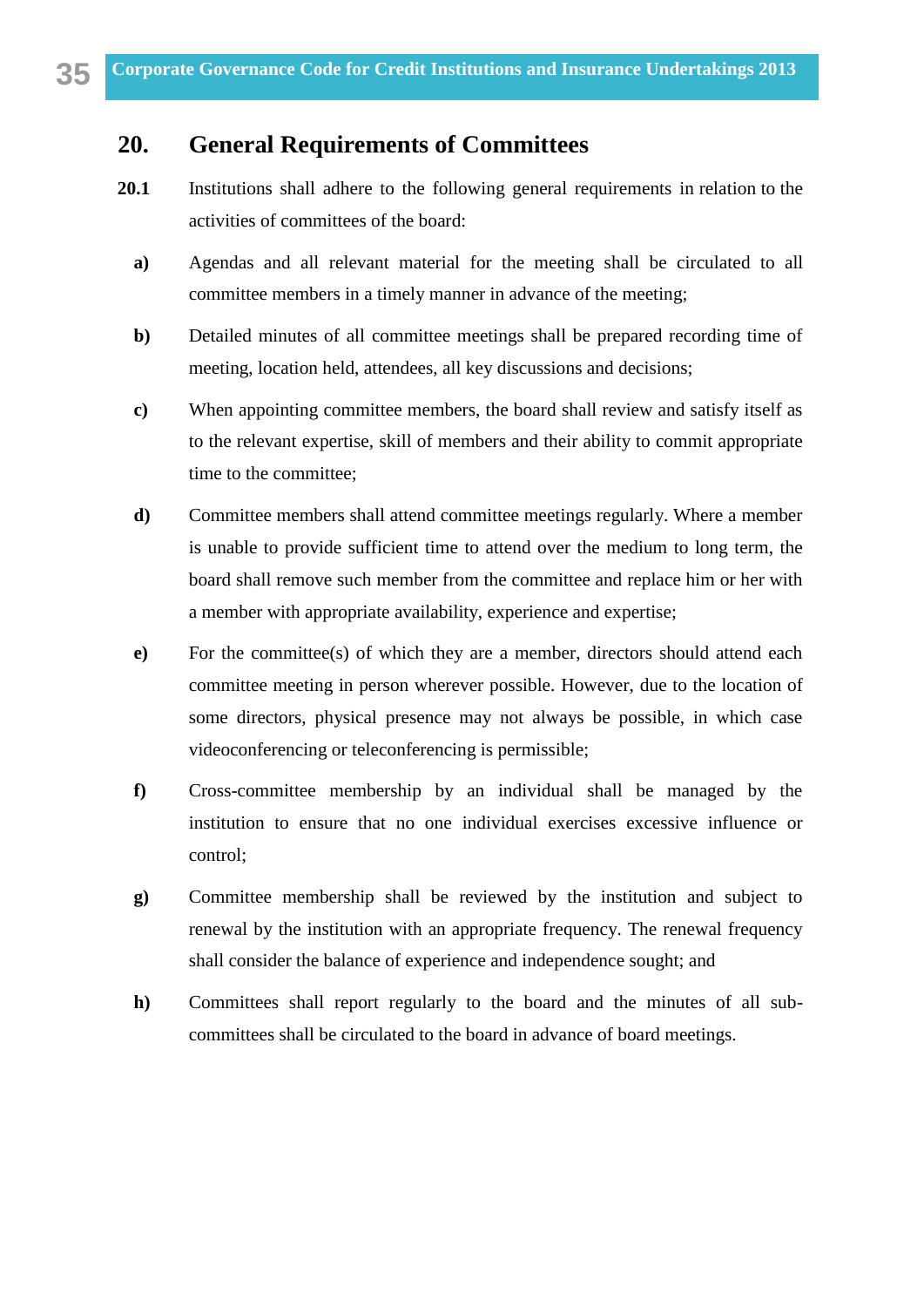## **21. Terms of Reference of Committees of the Board**

- 21.1 The authority, functions, membership and reporting lines of the committees as well as meeting frequency, voting rights and quorums shall be clearly outlined in written terms of reference established by the board.
- 21.2 The terms of reference shall be reviewed regularly by the committees to ensure continuing appropriateness. Recommendations on revisions shall be provided to the board, where necessary. Such reviews shall be documented and shall take place at least annually.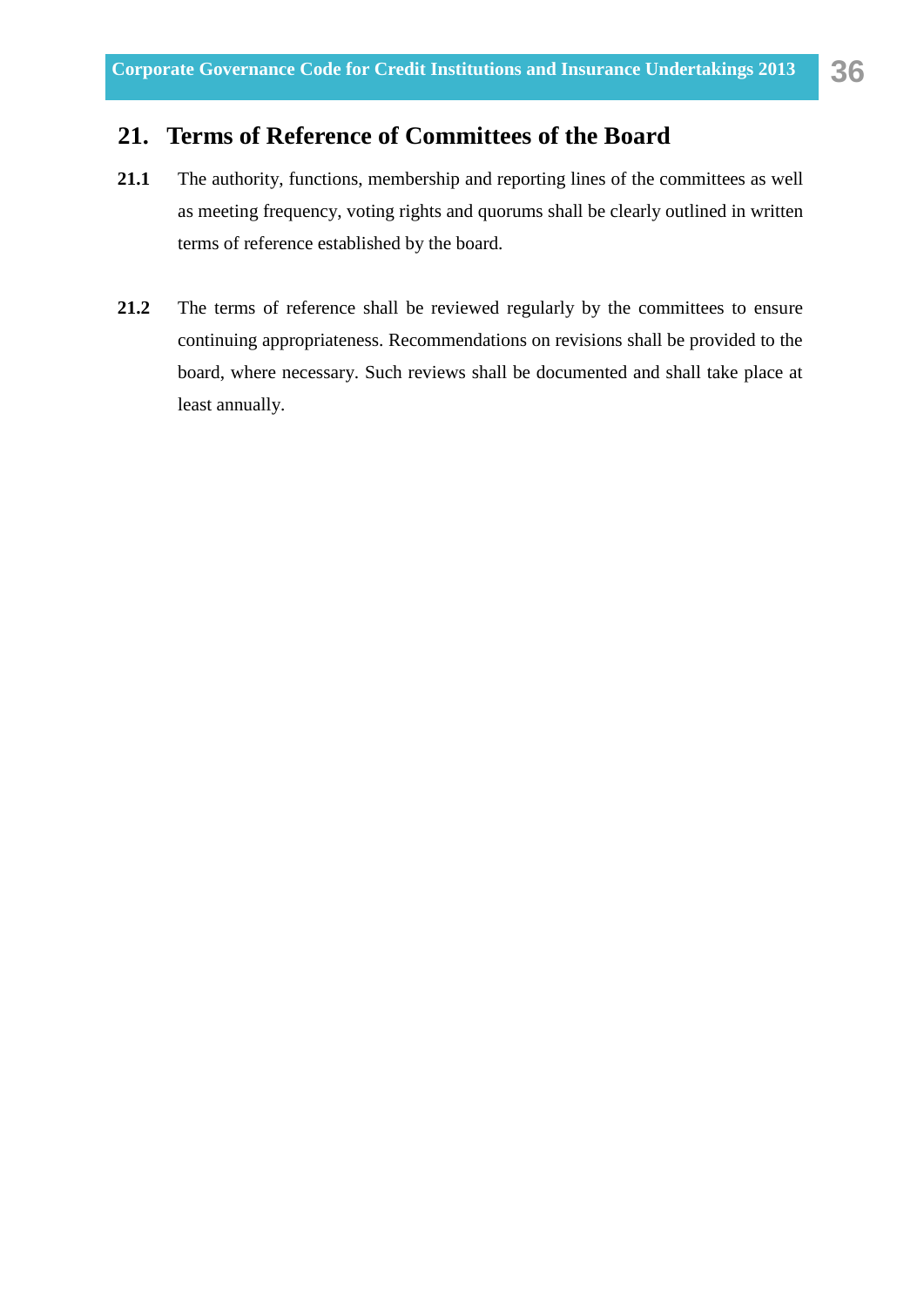## **22. Audit Committee**

- **22.1** The number of members of an audit committee shall be sufficient to handle the nature, scale and complexity of the business conducted by it and shall be composed of at least three members.
- **22.2** An audit committee shall be composed of non-executive directors, the majority of directors being independent.
- **22.3** The Chairman of the audit committee shall be an independent non-executive director.
- **22.4** The audit committee as a whole shall have relevant financial experience and at least one member shall have an appropriate qualification.
- **22.5** Subject to the provision contained in Section 19.1, neither the Chairman of the board nor the CEO shall be a member of the audit committee. The attendance by the CEO or board Chairman at audit committee meetings shall be by invitation and shall be managed to ensure the independence of the committee and the maintenance of appropriate relationships with other parties especially external auditors.
- **22.6** Audit committee meetings shall be held at regular intervals and, where appropriate, to coincide with important financial reporting dates. They shall usually only be attended by the Chairman and members of the audit committee. However, members may also request the attendance of key individuals such as the external auditor, head of internal audit and the finance director. The audit committee shall operate in a manner consistent with ensuring its independence and shall report its activities and decisions to the board of directors.
- **22.7** Without prejudice to the responsibility of the board of directors, the responsibilities of the audit committee shall include at least the following: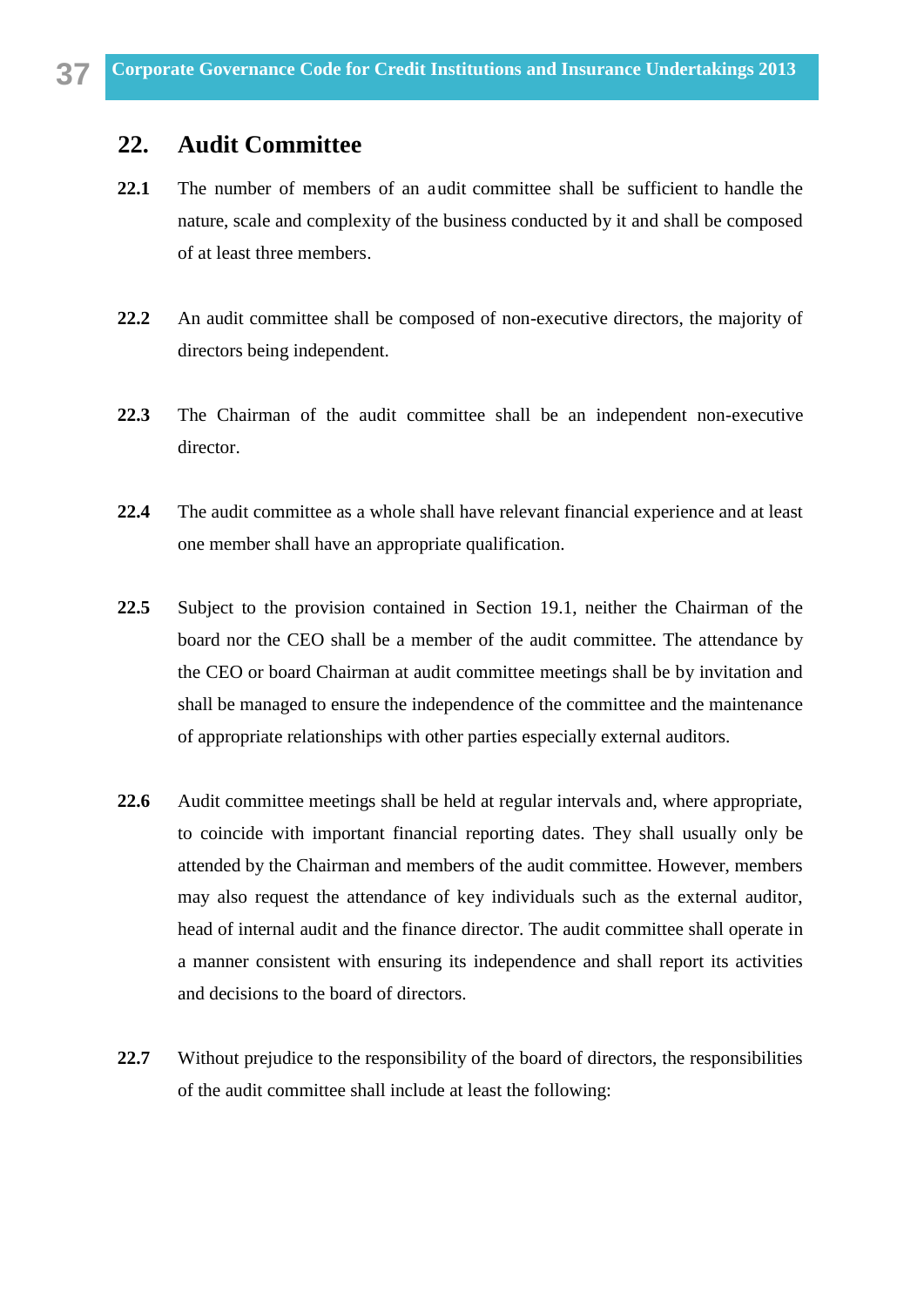- **a)** Monitoring the effectiveness and adequacy of the institution's internal control, internal audit and IT systems;
- **b**) Liaising with the external auditor particularly in relation to their audit findings;
- **c)** Reviewing the integrity of the institution's financial statements and ensuring that they give a "true and fair view" of the financial status of the institution;
- **d)** Reviewing any financial announcements and reports and recommending to the board whether to approve the institution's annual accounts (including, if relevant, group accounts); and
- **e)** Assessing auditor independence and the effectiveness of the audit process.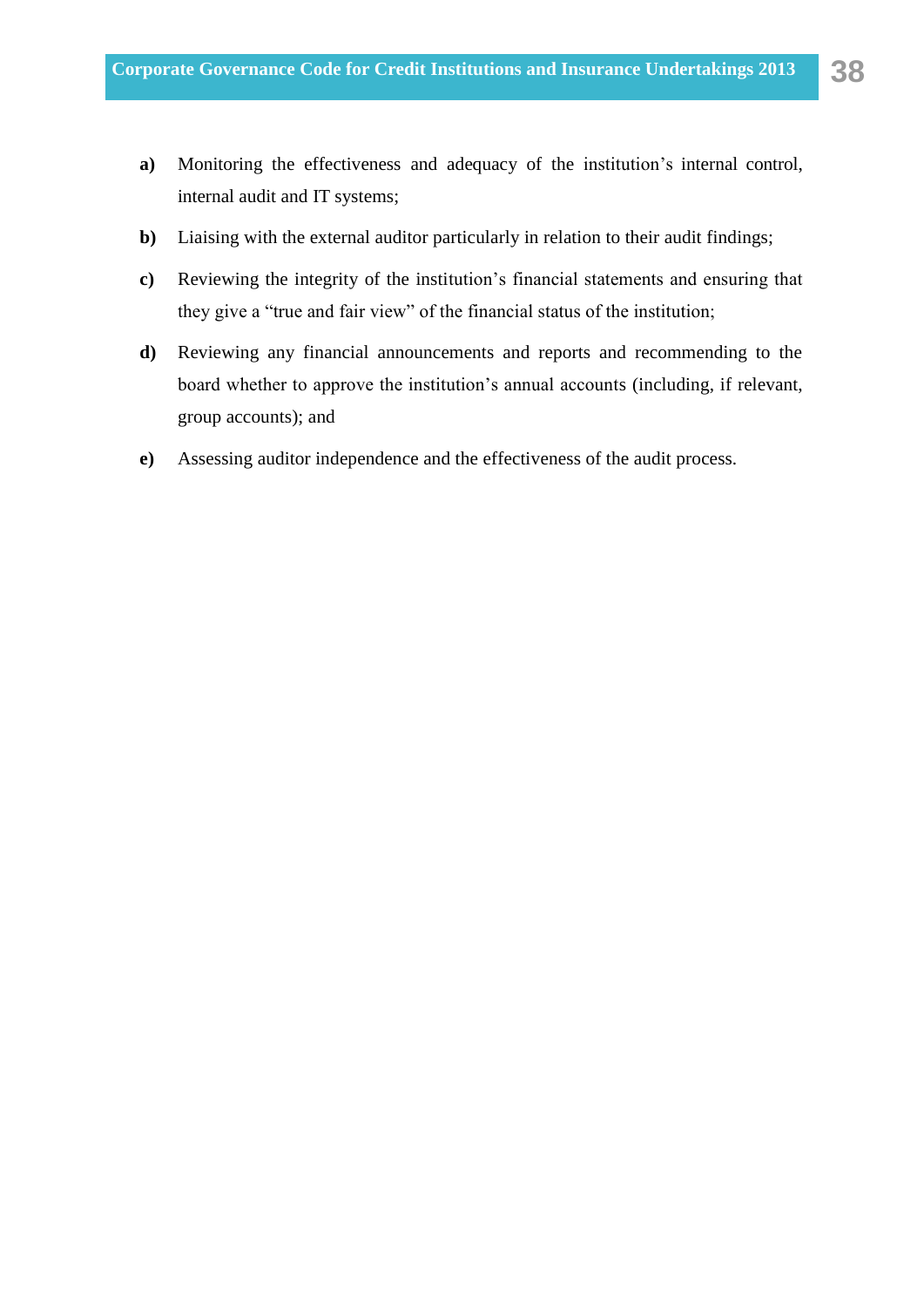## **23. Risk Committee**

- 23.1 The board shall establish a risk committee separately from the audit committee with responsibility for oversight and advice to the board on the current risk exposures of the institution and future risk strategy. Institutions may propose to the Central Bank that the board itself carry out the functions which would otherwise be delegated to a risk committee. The Central Bank's prior approval in writing shall be obtained if an institution wishes to fulfil this requirement without creating a separate committee of the board.
- **23.2** The number of members of a risk committee shall be sufficient to handle the nature, scale and complexity of the business conducted by it and shall be composed of at least three members.
- **23.3** The Chairman of the risk committee shall be a non-executive director or an independent non-executive director.
- **23.4** The risk committee shall be composed of a majority of non-executive directors, independent non-executive directors or a combination of both.
- **23.5** The risk committee as a whole shall have relevant risk expertise.
- 23.6 The role of the risk committee shall be to advise the board on risk appetite and tolerance for future strategy, taking account of the board's overall risk appetite, the current financial position of the institution and, drawing on the work of the audit committee and the external auditor, the capacity of the institution to manage and control risks within the agreed strategy. The risk committee shall oversee the risk management function, which is managed on a day to day basis by the CRO.
- 23.7 The risk committee shall liaise regularly with the CRO to ensure the development and on-going maintenance of an effective risk management system within the institution that is effective and proportionate to the nature, scale and complexity of the risks inherent in the business.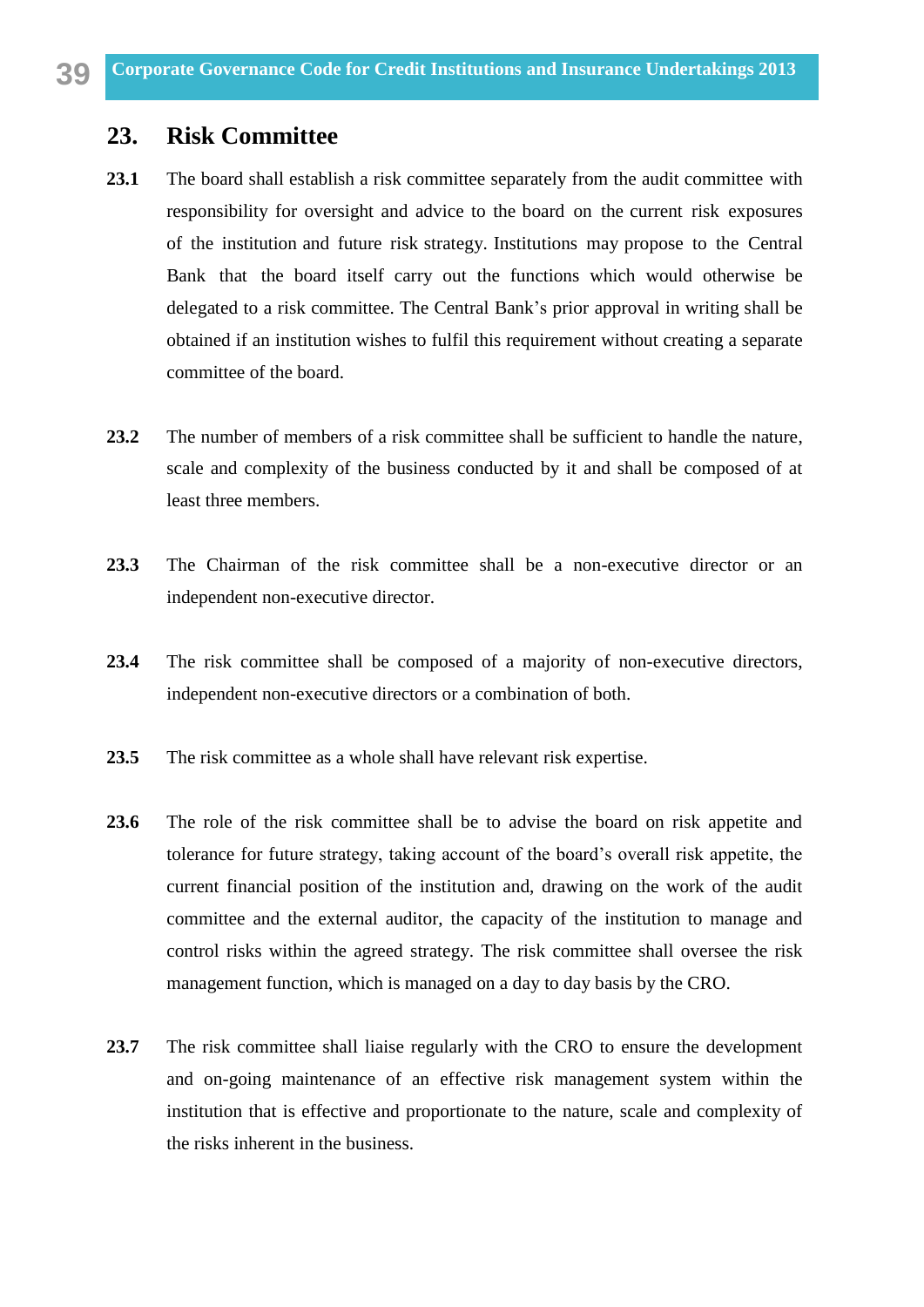**23.8** The risk committee shall advise the board on the effectiveness of strategies and policies with respect to maintaining, on an on-going basis, amounts, types and distribution of both internal capital and own funds adequate to cover the risks of the institution.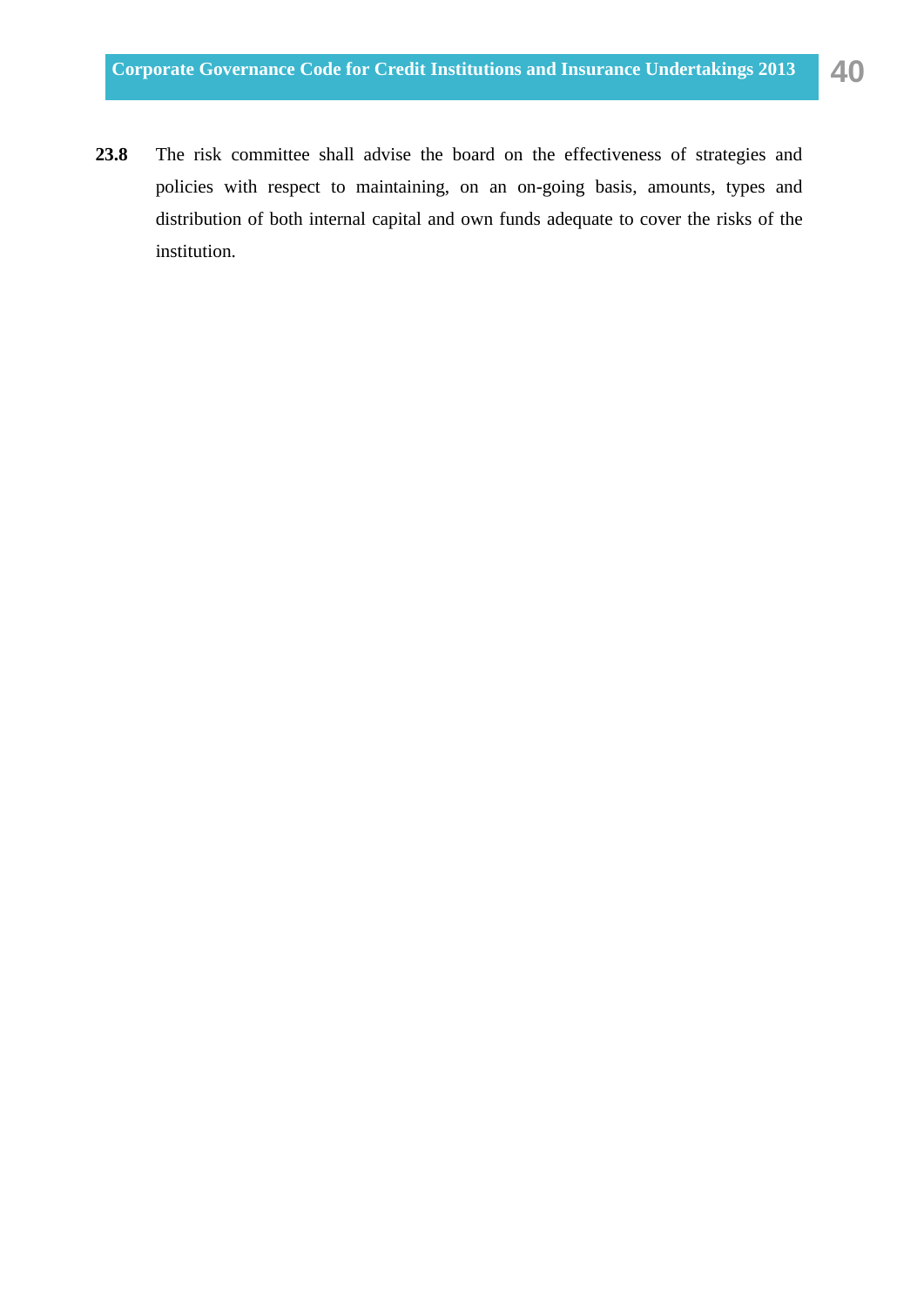## **24. Remuneration Committee**

- **24.1** Where a remuneration committee has been established, the number of members of the remuneration committee will depend on the nature, scale and complexity of the institution.
- **24.2** Where possible, all members of the remuneration committee shall be independent non-executive directors but, in any event, the majority of members of the committee shall be independent non-executive directors.
- **24.3** The Chairman of the board shall not be the Chairman of the remuneration committee.
- **24.4** The remuneration committee shall establish remuneration policies and procedures within the institution based on best practice and any requirements which the Central Bank may issue.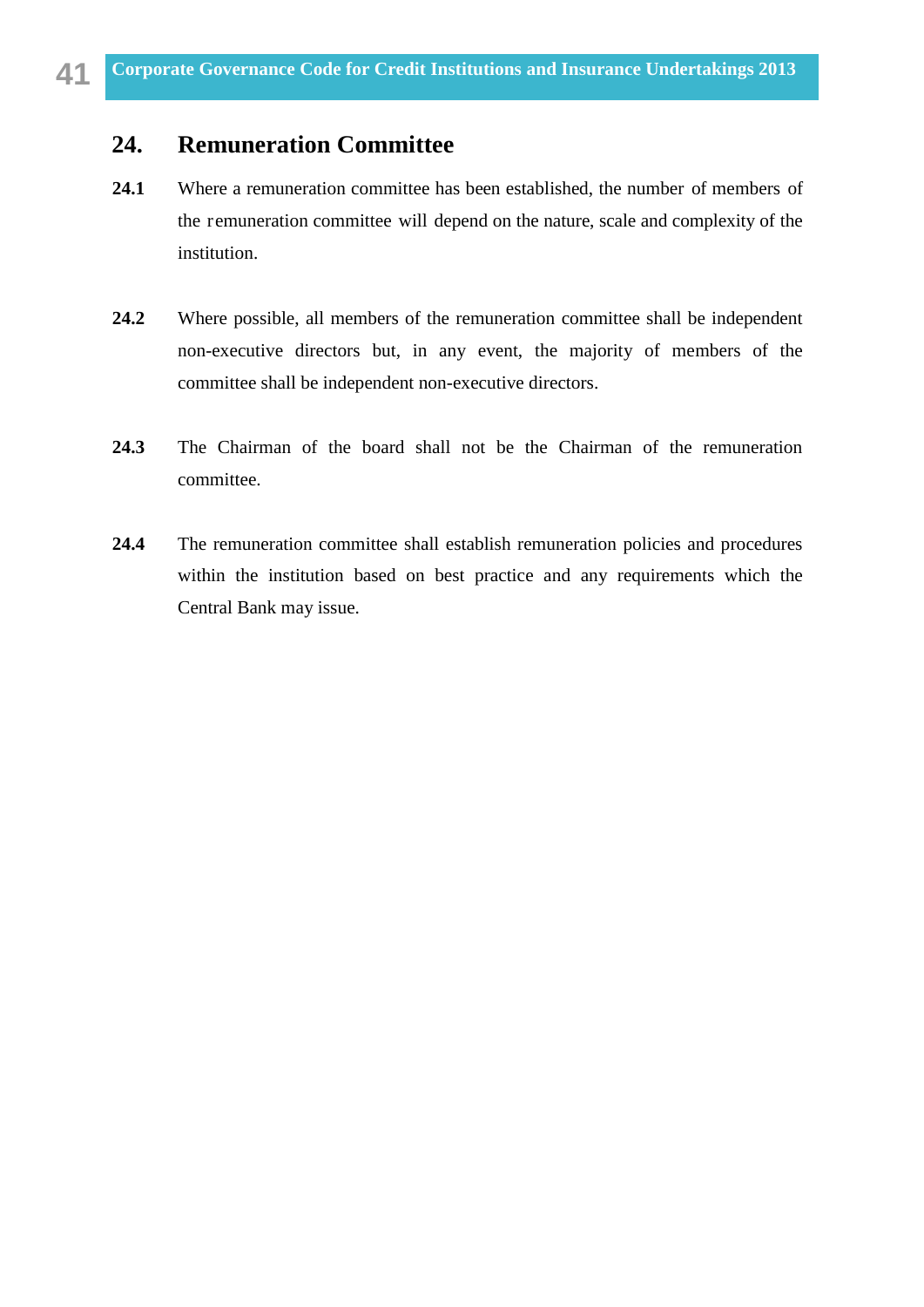## **25. Nomination Committee**

- **25.1** Where a nomination committee has been established, the number of members of the committee will depend on the nature, scale and complexity of the institution, but the majority of members of the committee shall be independent non-executive directors.
- **25.2** The nomination committee shall make recommendations to the board on all new appointments of both executive and non-executive directors.
- **25.3** In considering appointments the nomination committee shall prepare a comprehensive job description, taking into account for board appointments, the existing skills and expertise of the board and the anticipated time commitment required.
- **25.4** The nomination committee shall be involved in succession planning for the board, bearing in mind the future demands on the business and the existing level of skills and expertise.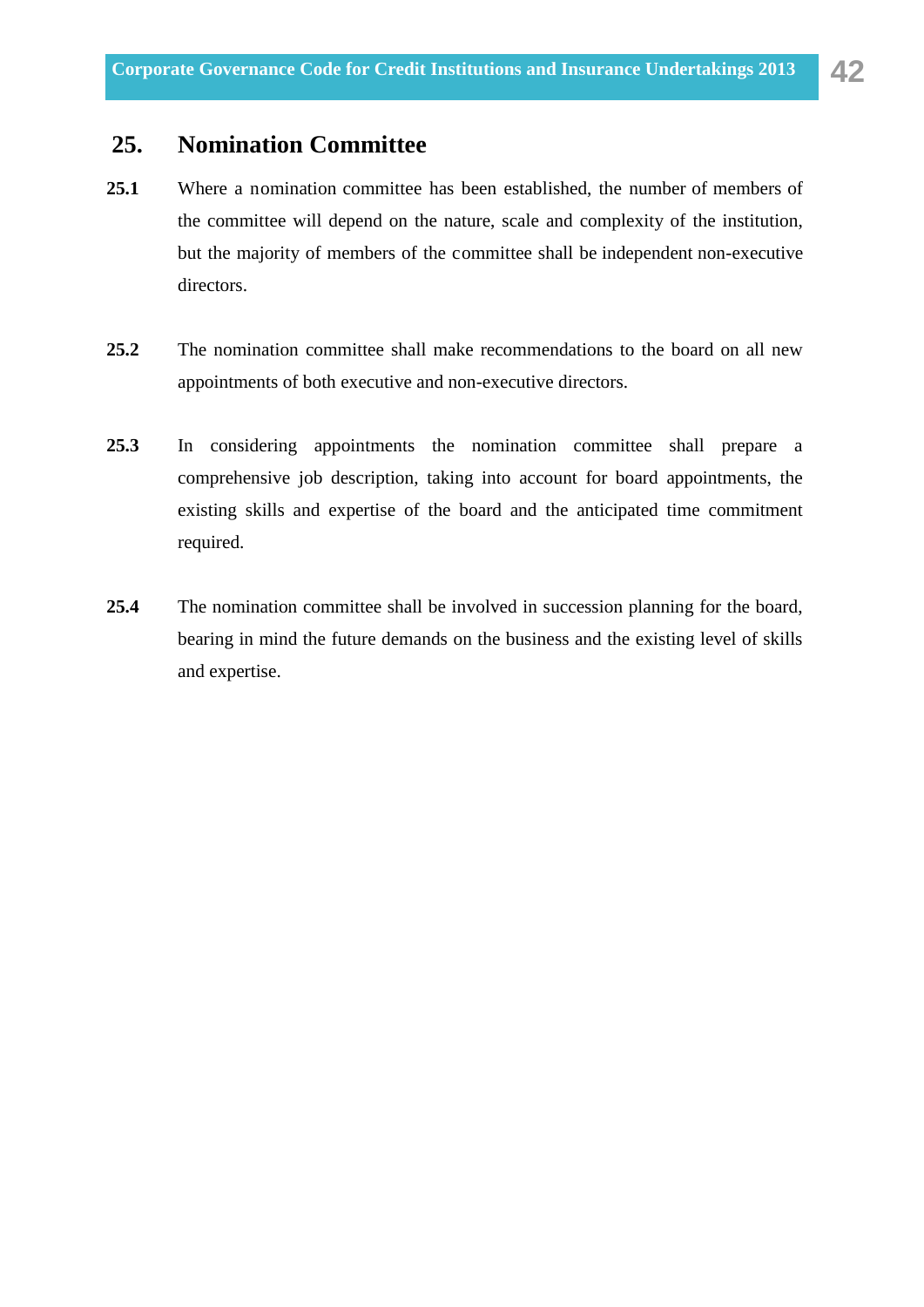## **26. Compliance Statement**

26.1 An institution shall submit to the Central Bank a compliance statement specifying, in accordance with any relevant guideline issued by the Bank, whether the institution has complied with this Code during the period to which the statement relates. This compliance statement shall be submitted to the Central Bank on an annual basis or with such other frequency as the Central Bank may notify to the institution from time to time. The report shall be submitted with the institution's annual report. Where an institution does not have a financial reporting period coinciding with the calendar year it may submit a compliance statement for the period of its financial year. In the event of the institution deviating materially from the Code, the compliance report shall include a report on any material deviations, advising of the background to the breach and the actual or proposed remedial action.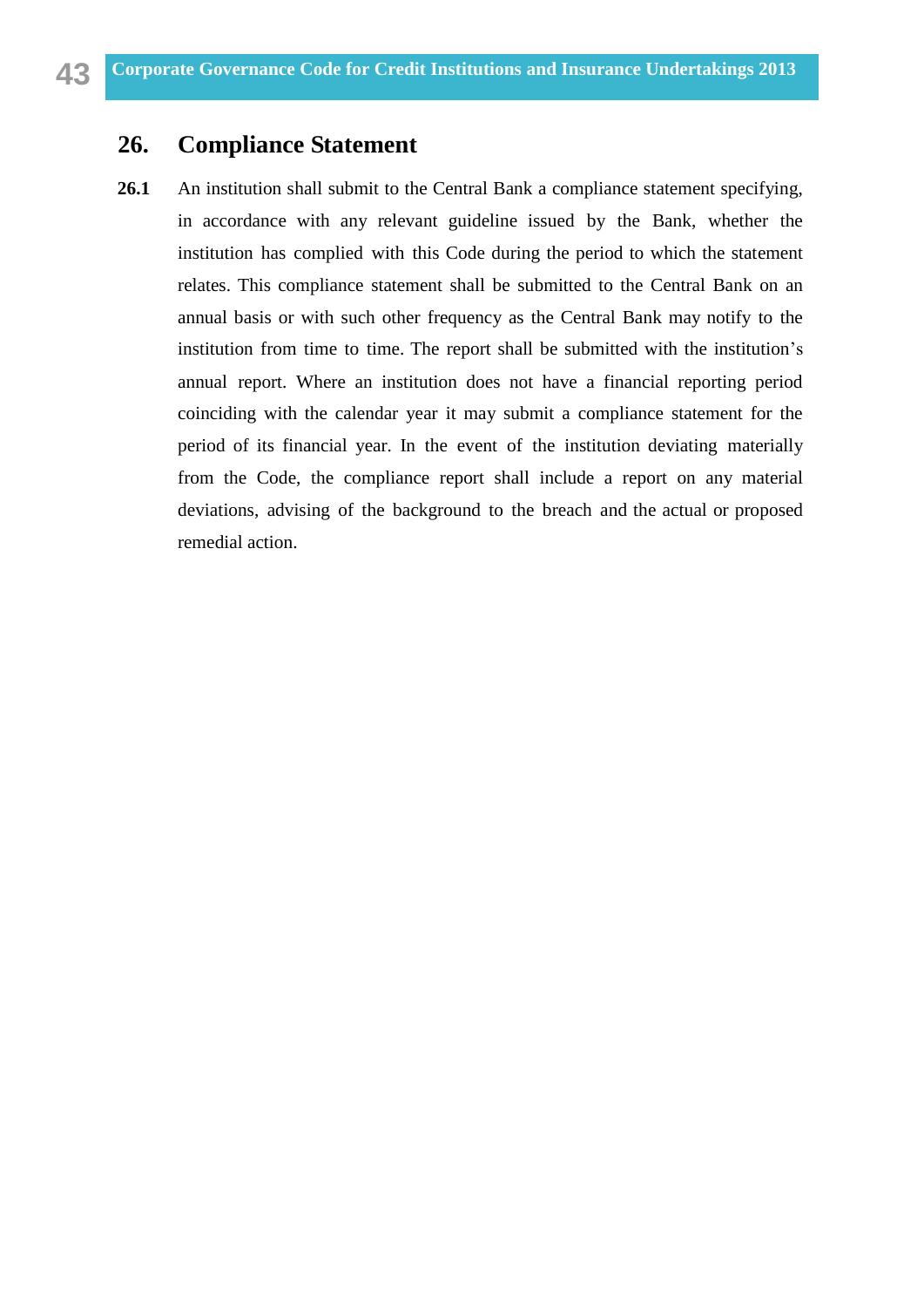# **Appendix 1 to the Corporate Governance Code for Credit Institutions and Insurance Undertakings 2013 ("The Code")**

## **Additional obligations on High Impact designated institutions**

The following additional obligations apply to High Impact designated institutions. The numerical references relate to those used throughout the Code. High Impact designated institutions shall substitute these requirements for those contained in the Code.

#### **7. Composition of the Board**

- **7.1** The board of an institution shall be of sufficient size and expertise to oversee adequately the operations of the institution. The board shall have a minimum of seven directors. The board of a High Impact designated institution shall consider whether a larger board is appropriate and shall record such considerations in writing. In particular, the board should comprise sufficient representation by executive directors to ensure that it is not dominated by one individual executive.
- **7.2** The board shall have a majority of independent non-executive directors (this may include the Chairman). However in the case of institutions that are subsidiaries of groups the majority of the board may also be composed of group directors or a combination of group directors and independent non-executive directors, provided that in all cases the subsidiary institution shall have at least three independent nonexecutive directors or such greater number as is required by the Central Bank. Group directors shall act critically and independently so as to exercise objective and independent judgement.
- **7.8** The number of directorships held by directors of institutions shall be limited. The Central Bank requires that the number of directorships of institutions held by a director shall not exceed three where one of the directorships held is in a High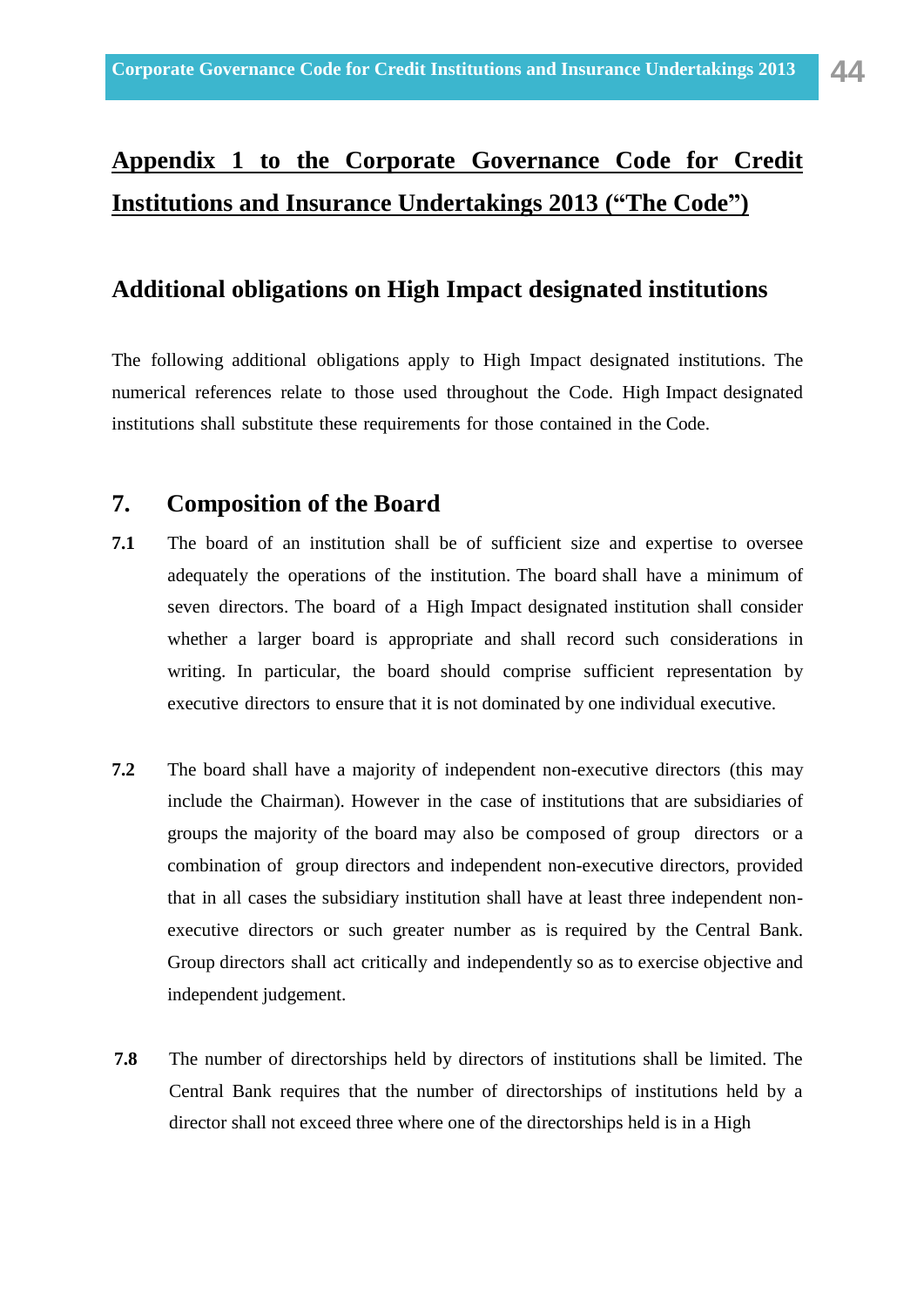Impact designated institution and this shall include directorships of credit institutions and insurance undertakings and reinsurance undertakings authorised outside of the State. This restriction does not apply to multiple directorships within the same group.

**7.9** Where directorships are held outside of institutions, (i.e. "non-financial directorships") the Central Bank considers that an individual holding more than five such directorships creates a rebuttable presumption that the director has insufficient time available to fulfil his or her role and functions as a director of an institution. This restriction does not apply to other directorships held within the group. However, the nature of the directorships and the time commitments required are also factors, hence five or fewer non-financial directorships may also indicate a possible constraint on the ability of a director to comply. Where it is proposed that a director of an institution hold more than five non-financial directorships, the institution shall satisfy itself as to whether this is appropriate and seek the prior approval of the Central Bank. The institution shall also provide the Central Bank with a detailed rationale together with supporting documentation as to why it considers the number of directorships does not constitute an inordinate constraint on their time. Factors that shall be covered in such a submission include the degree to which the directorships held are with respect to companies actively trading, the degree of complexity of the operation of such companies and whether such companies are part of a group

## **14. Appointments**

**14.6** The board shall formally review its overall performance and that of individual directors, relative to the board's objectives, at least annually. The review shall be documented. Every three years an evaluation by an external evaluator shall be undertaken. Where the external evaluation is critical of the performance of the board, the Central Bank reserves the right to increase the frequency of subsequent evaluations until acceptable performance is noted. Any such evaluation shall be provided to the Central Bank.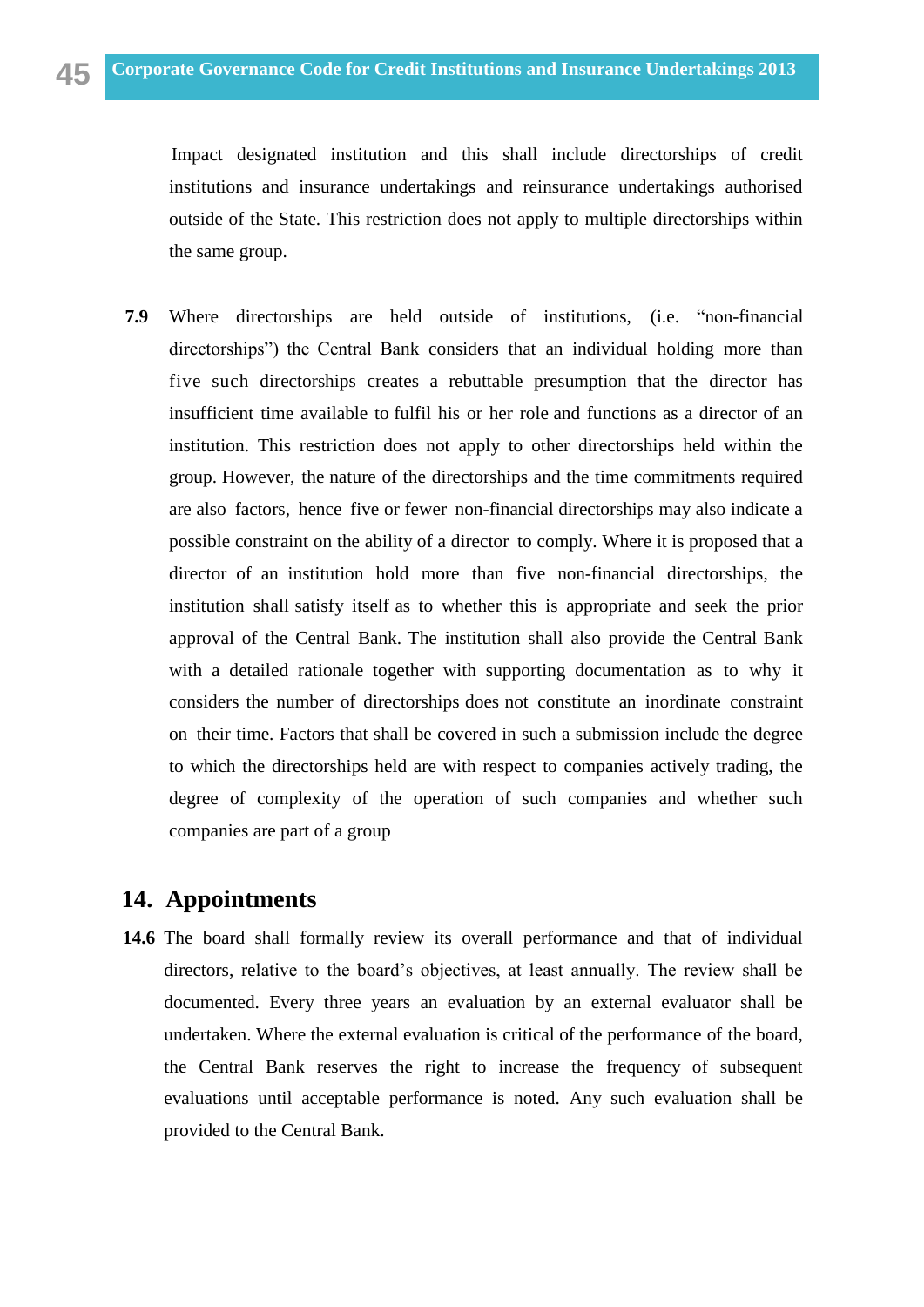**14.10** The board shall put in place a formal skills matrix to ensure that there is an appropriate skills mix across members of the board and potential new members should be assessed against the skills matrix during the appointment process.

#### **16. Meetings**

 $\overline{a}$ 

**16.1** The board shall meet as often as is appropriate to fulfil its responsibilities effectively and prudently, reflective of the nature, scale and complexity of the institution. In any event, the board shall meet at least six times per calendar year and at least three times in every six month period. The Central Bank reserves the right to require an institution to increase the frequency of its board meetings should it deem this necessary.

## **19. Committees of the Board**

- **19.1<sup>6</sup>** High Impact designated institutions are required to establish audit, risk, remuneration and nomination committees. Where an institution is part of a wider group where remuneration and nomination committees exist, it may not need separate such committees. The Central Bank shall be informed of this decision promptly and retains the discretion to require the establishment of these committees. No single individual may hold the position of Chairman of the audit committee and risk committee simultaneously.
- **19.7** Board consideration of risk-related issues may be enhanced by members serving on more than one board sub-committee, as members may gain a greater appreciation of risk considerations across the institution. Cross memberships between key subcommittees of the board should be encouraged. The audit committee and the risk committee shall have at least one shared member. The remuneration committee and the risk committee shall have at least one shared member.

<sup>&</sup>lt;sup>6</sup> High Impact designated institutions shall substitute this requirement for the requirements contained in each of Section 19.1, 19.2 and 19.6 of the Code.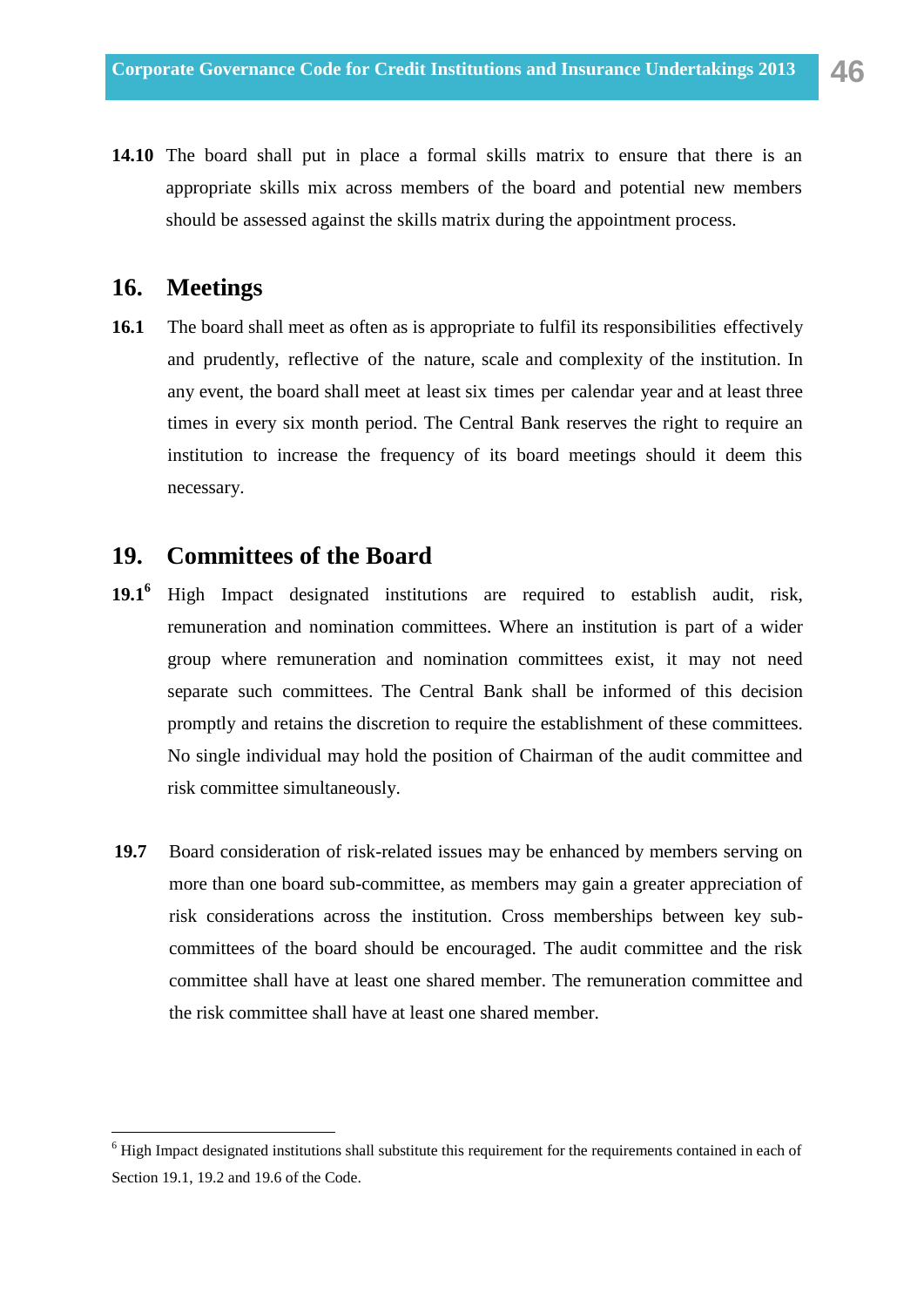# **Appendix 2 to the Corporate Governance Code for Credit Institutions and Insurance Undertakings 2013 ("The Code")**

# **Additional corporate governance obligations on credit institutions which are deemed significant for the purposes of the Capital Requirements Directive<sup>7</sup> ('CRD IV') [S.I. 158/2014]**

The following additional corporate governance obligations apply to credit institutions which are deemed significant under Regulation 64(5) of S.I. 158/2014, hereafter referred to as 'significant institutions'. The numerical references relate to those used throughout the Code. Significant institutions shall substitute these requirements for those contained in the Code

## **7. Composition of the Board**

Significant institutions shall substitute the requirements contained in Regulations 79(4), 79(7), 79(8), and 79(9) of S.I.158/2014 for the requirements contained in section 7.8 and section 7.9 of Appendix 1 - Additional obligations on High Impact designated institutions and section 7.10 of the Code, in relation to the number of directorships permitted to be held.

## **23. Risk Committee**

 $\overline{a}$ 

Significant institutions shall substitute the requirements contained in Regulation 64(6) and 64(7) of S.I. 158/2014 for the requirements contained in section 23.4 of the Code in relation to the composition of the risk committee.

<sup>&</sup>lt;sup>7</sup> Directive 2013/36/EU of the European Parliament and of the Council of 26 June 2013 on access to the activity of credit institutions and the prudential supervision of credit institutions and investment firms, amending Directive 2002/87/EC and repealing Directives 2006/48/EC and 2006/49/EC.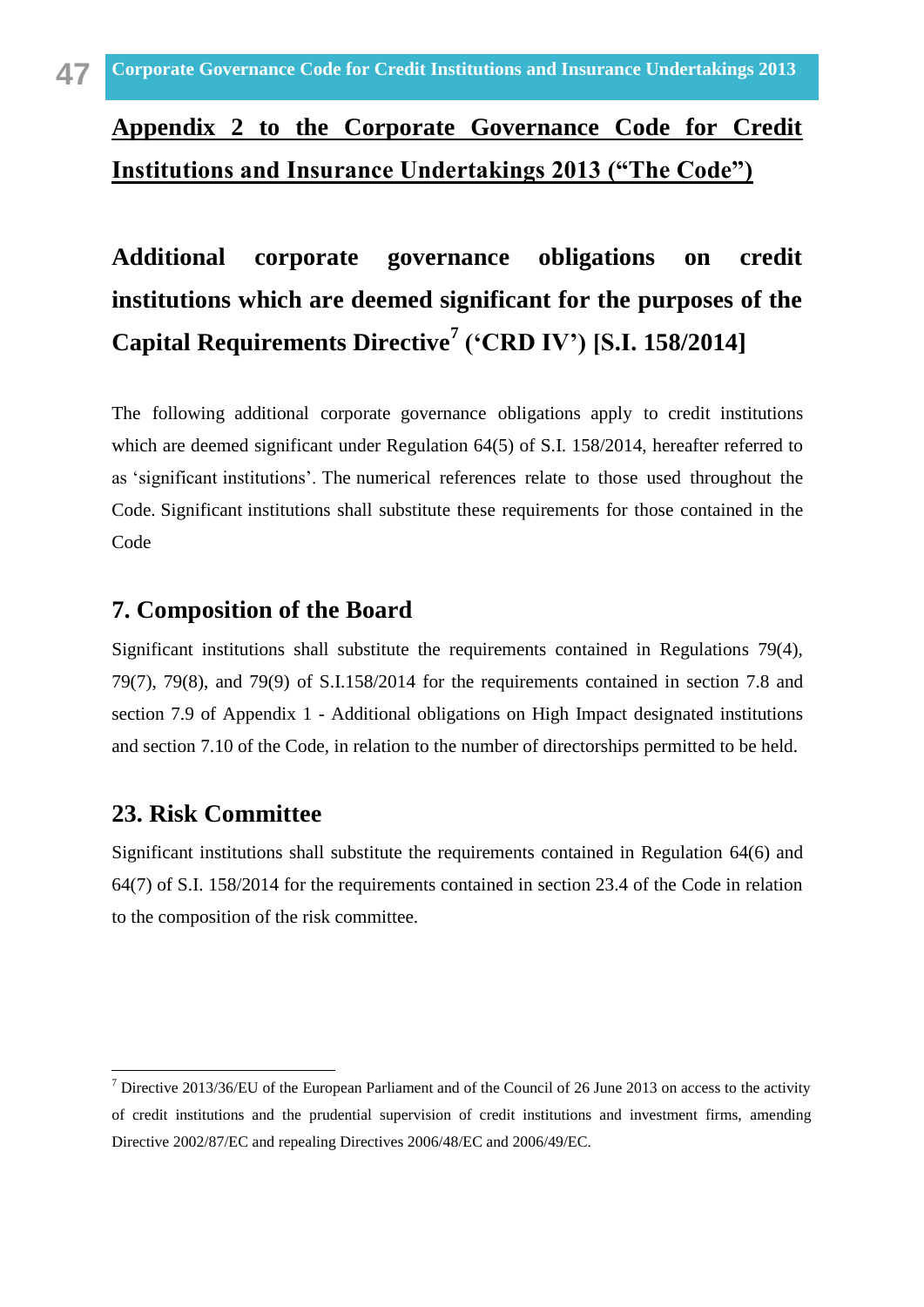## **24. Remuneration Committee**

Significant institutions shall substitute the requirements contained in Regulation 83(3)-(5) of S.I. 158/2014 for the requirements contained in section 24.2 of the Code in relation to the composition of the remuneration committee.

## **25. Nomination Committee**

Significant institutions shall substitute the requirements contained in Regulation 76(3)-(6) of S.I. 158/2014 for the requirements contained in section 25.1 of the Code in relation to the composition of the nomination committee.

\*\*\*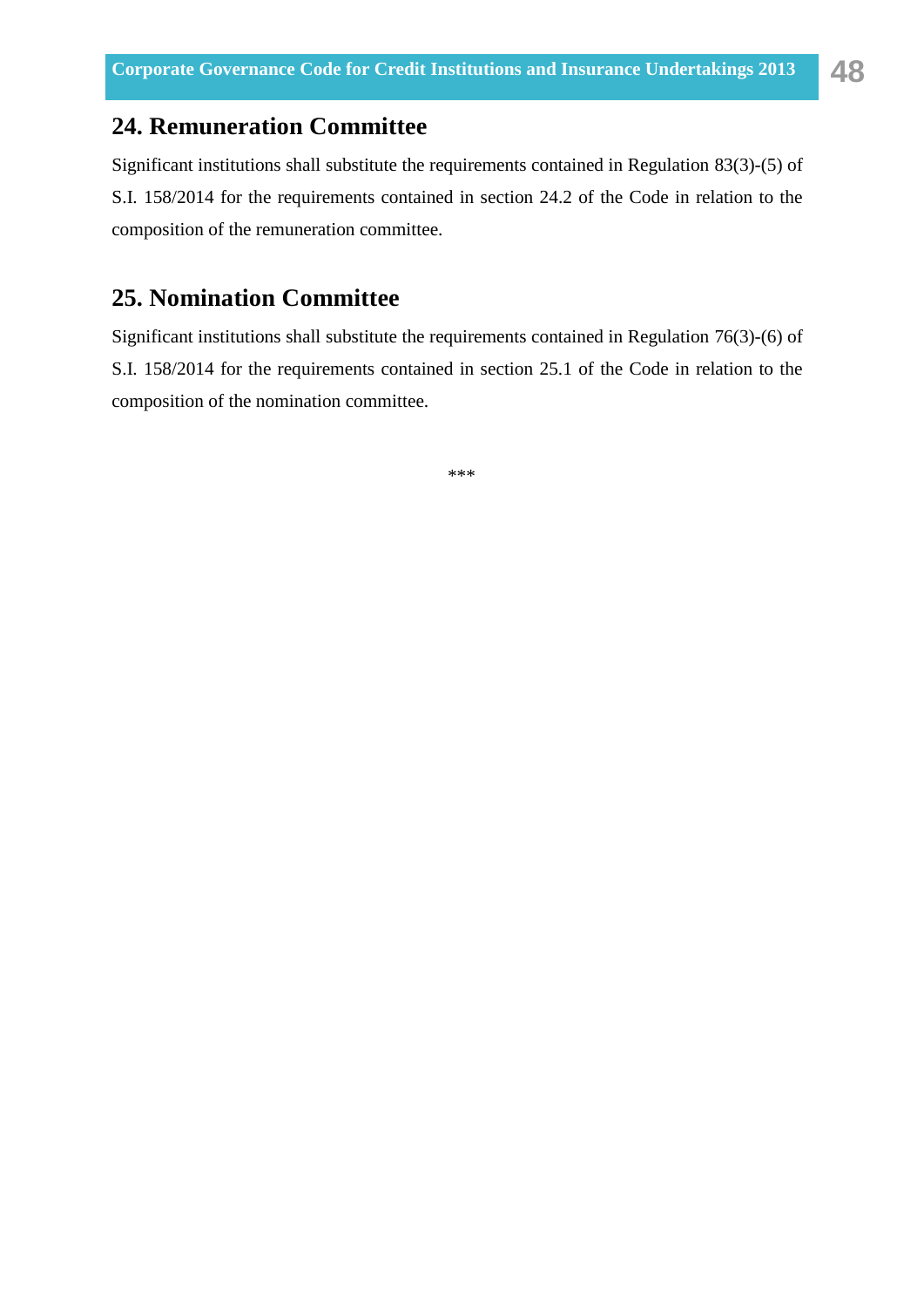This sheet is intentionally left blank